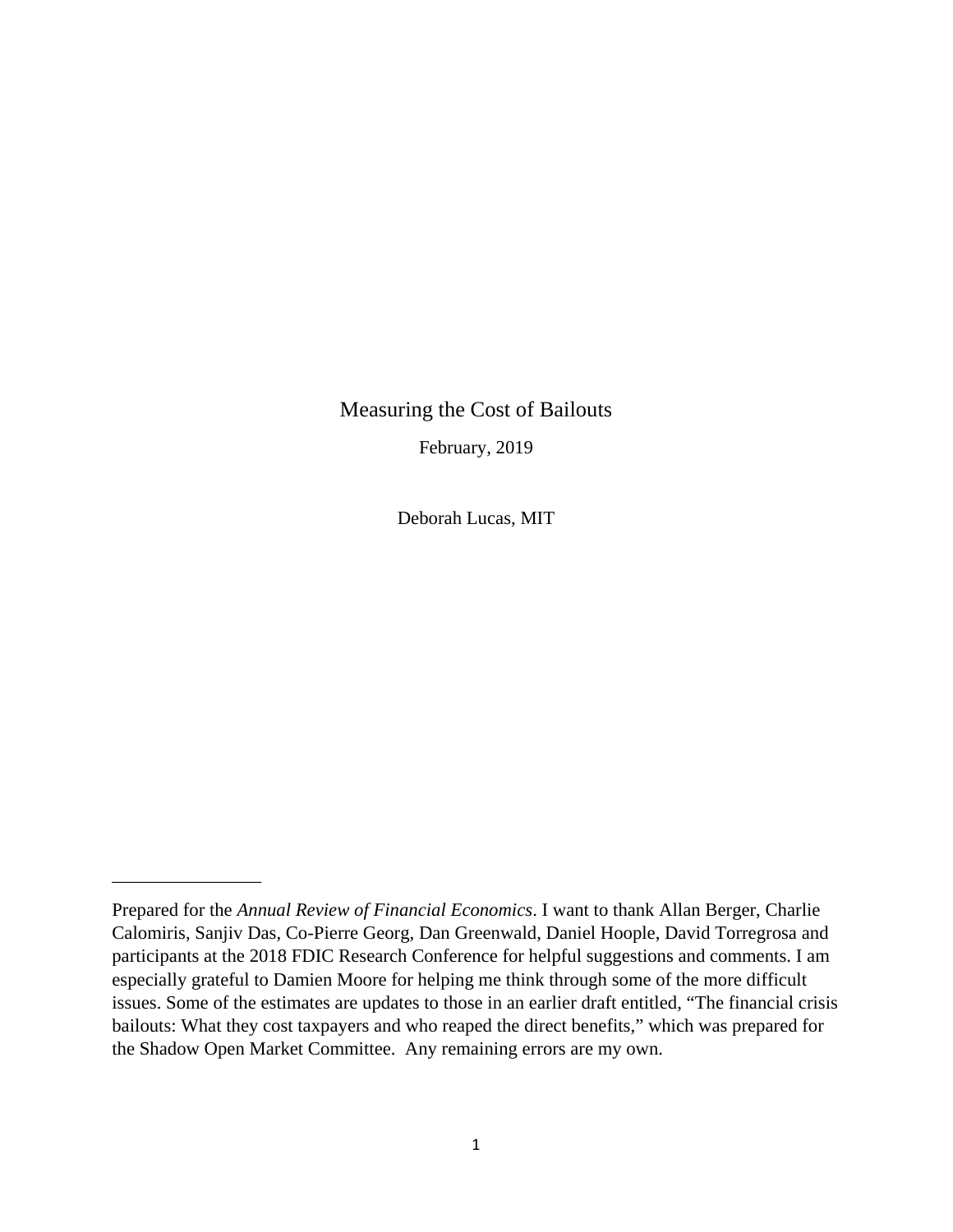#### Abstract

A theoretical framework is developed that highlights the principles governing consistent and economically meaningful estimates of the cost of bailouts. The approach is applied to estimating the direct costs, and identifying the direct beneficiaries, of bailouts associated with the 2008 financial crisis in the United States. Drawing selectively on existing cost estimates and augmenting them with new calculations, I conclude that the total direct cost of crisis-related bailouts in the U.S. was on order of \$500 billion, or 3.5 percent of GDP in 2009. The largest costs arose from Fannie Mae, Freddie Mac, TARP and the FHA. The contingent liabilities of the Federal Reserve and the FDIC were greatly elevated, but taxpayers were largely shielded from those exposures. The largest direct beneficiaries of the bailouts were the unsecured creditors of financial institutions. Those conclusions stand in sharp contrast to popular accounts that claim there was no cost because the money was repaid, and with claims of costs in the multiple trillions of dollars. The cost is large enough to suggest the importance of revisiting whether there might have been less expensive ways to intervene to stabilize markets. At the same time, it is small enough to call into question whether the benefits of ending bailouts permanently exceed the regulatory burden of policies aimed at achieving that goal. Directions for further research include undertaking similar analyses for other countries and historical episodes.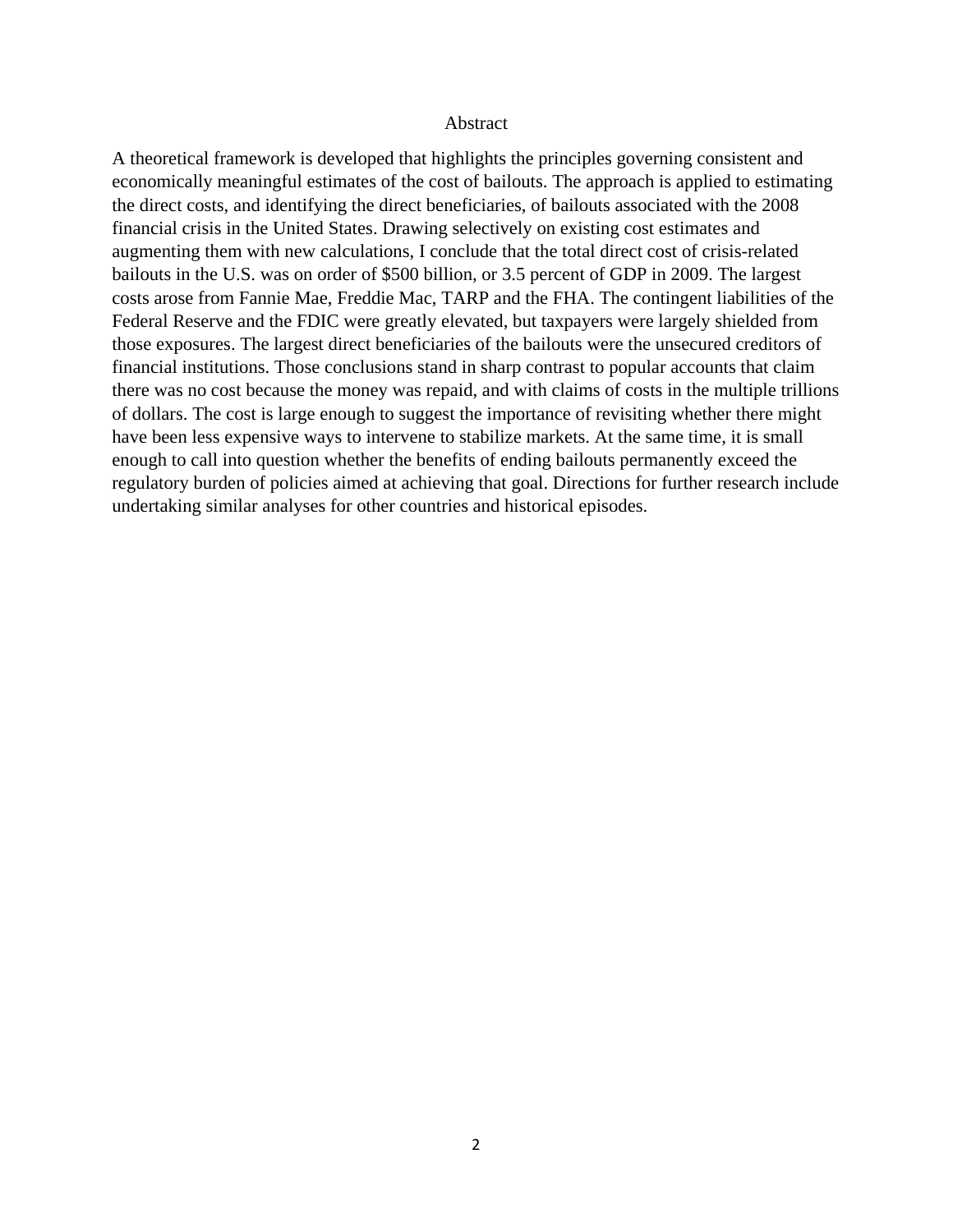#### 1. Introduction

Following the wave of emergency policy actions taken in response to the financial crisis of 2008, there has been a resurgence of interest in bailouts and their consequences. Perhaps the dominant view among academic economists is that given the available alternatives at that time, the bailouts of critical financial institutions were necessary to avert even greater economic harm (e.g., Bernanke, 20[1](#page-2-0)5). However, consensus remains elusive.<sup>1</sup> Some have argued that more aggressive rescue policies (e.g., of Lehman Brothers or of underwater homeowners) were clearly called for (e.g., Ball, 2018). Others believe that more institutions should have been allowed to fail, at least temporarily, so as to shift more costs to unsecured creditors (e.g., Miron, 2009). Popular perceptions about bailouts also are mixed. One commonly heard narrative is that ordinary taxpayers were forced to pay huge sums to rescue rich bankers. Others point to tallies showing net costs to taxpayers that were modest or even negative. Certainly political distaste for bailouts influenced key provisions of the Dodd Frank Act of 2011, which made sweeping changes to the regulatory landscape with the stated intent of forever ending bailouts.<sup>[2](#page-2-1)</sup>

A decade after the crisis, it is worthwhile to review what economists know about bailouts and the open questions that remain. The original contribution of this paper is to inventory, on a consistent and economically meaningful basis, the direct costs and beneficiaries of the major post-2007 U.S. bailouts. It also provides a brief discussion of the ideas in the literature on the broader costs and benefits of bailouts.

Perhaps the most fundamental question about bailouts is whether and when their benefits justify their costs. Bailouts have both direct and indirect costs and benefits. I use the term "direct" to refer to the value transfers associated with bailouts arising from government subsidies, implicit guarantees and administrative rule-makings. Direct costs are generally borne by taxpayers, while direct benefits accrue, in varying proportions in different circumstances and at different times, to the shareholders, debtholders, customers and employees of the rescued institutions. Indirect costs include *ex ante* distortions to managerial incentives for risk-taking; the lasting economic distortions from bailing out some institutions and not others; distortions from the consequences of some regulatory responses; and the public aversion to subsidizing private financial institutions and wealthy investors. Indirect benefits include staving off financial panics and damage to the real economy; and preserving jobs and organizational capital in institutions with positive externalities.

A major focus of the paper is on meaningful measurement of the direct costs of bailouts, and the incidence of the corresponding direct benefits. Accurate assessment of the direct cost of bailouts is important for several reasons. It is an essential input into any cost-benefit analysis of bailoutrelated policies, and necessary to answer questions such as: Did the likely benefits of the policy

<span id="page-2-0"></span> $1$  Emblematic of the disagreements is the 2011 report of the Financial Crisis Inquiry Commission, which had been tasked with reaching consensus but in the end published a report that included two dissenting opinions along with the majority view.

<span id="page-2-1"></span><sup>&</sup>lt;sup>2</sup> "An Act to promote the financial stability of the United States by improving accountability and transparency in the financial system, to end "too big to fail", to protect the American taxpayer by ending bailouts, to protect consumers from abusive financial services practices, and for other purposes."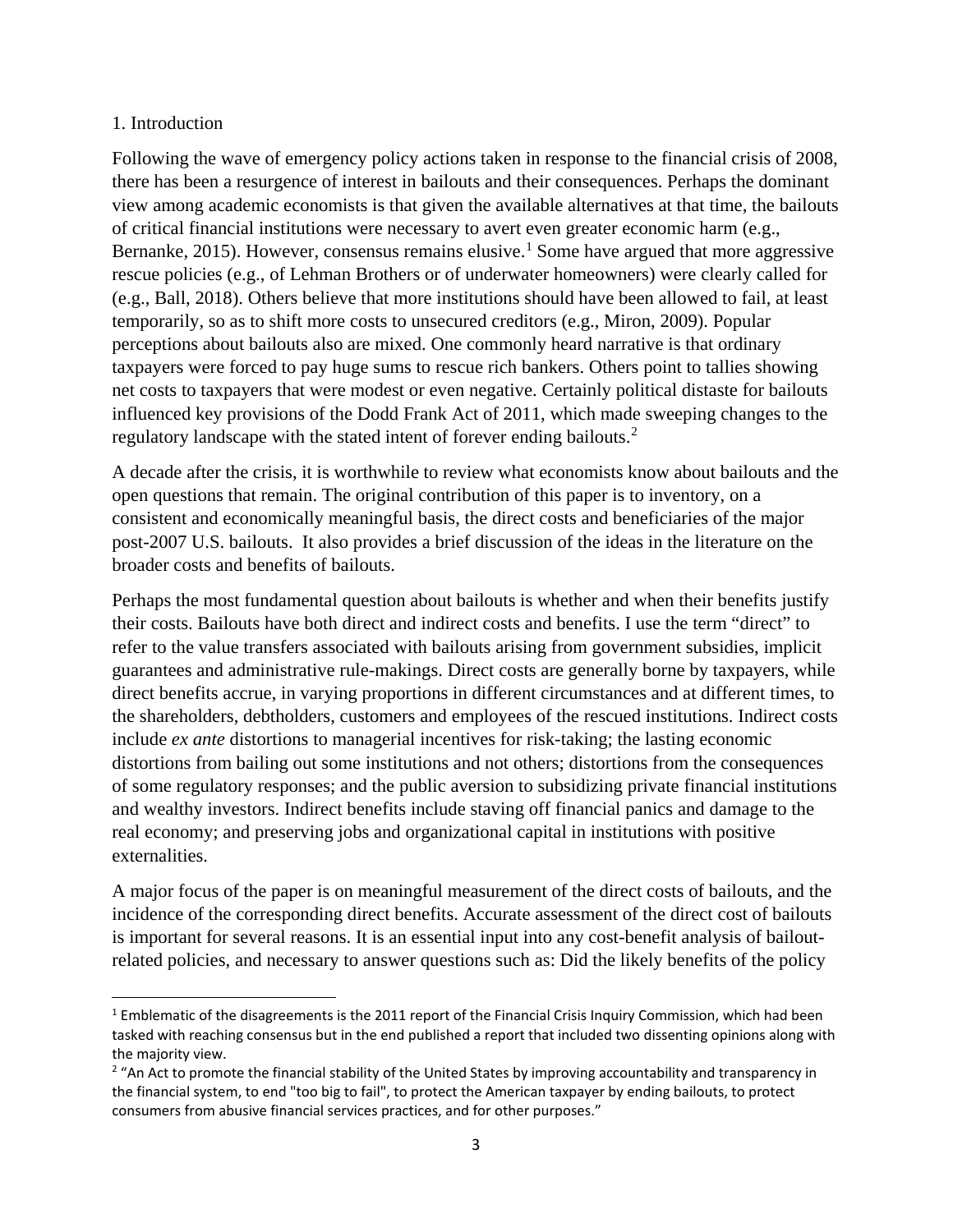justify the costs? Or, could the benefits have been achieved at a lower cost? More broadly, credible cost assessments may reduce political and policy discord by helping to reconcile widely divergent perceptions about fairness, and the size and incidence of costs and benefits. Importantly too, it is much more feasible to put dollar values on direct costs and benefits than on indirect effects, where disagreements are less likely to be resolvable.

The analysis here of direct costs draws selectively on existing cost estimates, and augments them with additional calculations, I conclude that the total direct cost of crisis-related bailouts in the U.S. was on order of \$500 billion, or 3.5 percent of GDP in 2009. That conclusion stands in sharp contrast to popular accounts that claim there was no cost because the money has been repaid, and also with claims of costs in the multiple trillions of dollars. The estimated cost is large enough to suggest the importance of revisiting whether there might have been a more cost effective way to achieve similar results. At the same time, it is small enough to call into question whether the benefits of ending bailouts permanently exceed the regulatory costs of policies aimed at achieving that goal.

The rest of the paper is organized as follows. Section 2 provides a working definition of what is and isn't a bailout, and lays out the theoretical principles that govern how direct bailout costs can be meaningfully measured. Those principles are contrasted with typical measurement practice. Section 3 inventories the bailouts associated with U.S. policy actions precipitated by the 2008 financial crisis. It reports estimates of the direct costs and identifies the direct beneficiaries and payors. Section 4 briefly reviews the ideas in the literature on the broader costs and benefits of bailouts. Section 5 concludes and offers suggestions for further research.

## 2. What is a bailout and what does it cost?

Although most economists seem to recognize a bailout when they see one, the term "bailout" is not a well-defined economic concept. Wikipedia provides a sensible starting point, defining a bailout as "a colloquial term for the provision of financial help to a corporation or country which otherwise would be on the brink of failure or bankruptcy." However, not all financial help constitutes a bailout. The working definition of what is and isn't a bailout that will be used here is this:

- A bailout involves a value transfer arising from a government subsidy or an implicit guaranty that is triggered by financial distress, or a value transfer arising from new legislation passed in response to financial distress.
- A value transfer from the government is not a bailout if a fair or market value insurance premium was assessed and collected *ex ante*, or if there is a credible structure for recovering the full value of the assistance from the industry *ex post* (with some caveats).

This definition distinguishes between rescues arising from insurance that is paid for either *ex ante* or *ex post*, and episodes where the costs fall on taxpayers--the former is not a bailout while the latter is. However, the distinction is not always clean. An example of the grey area is when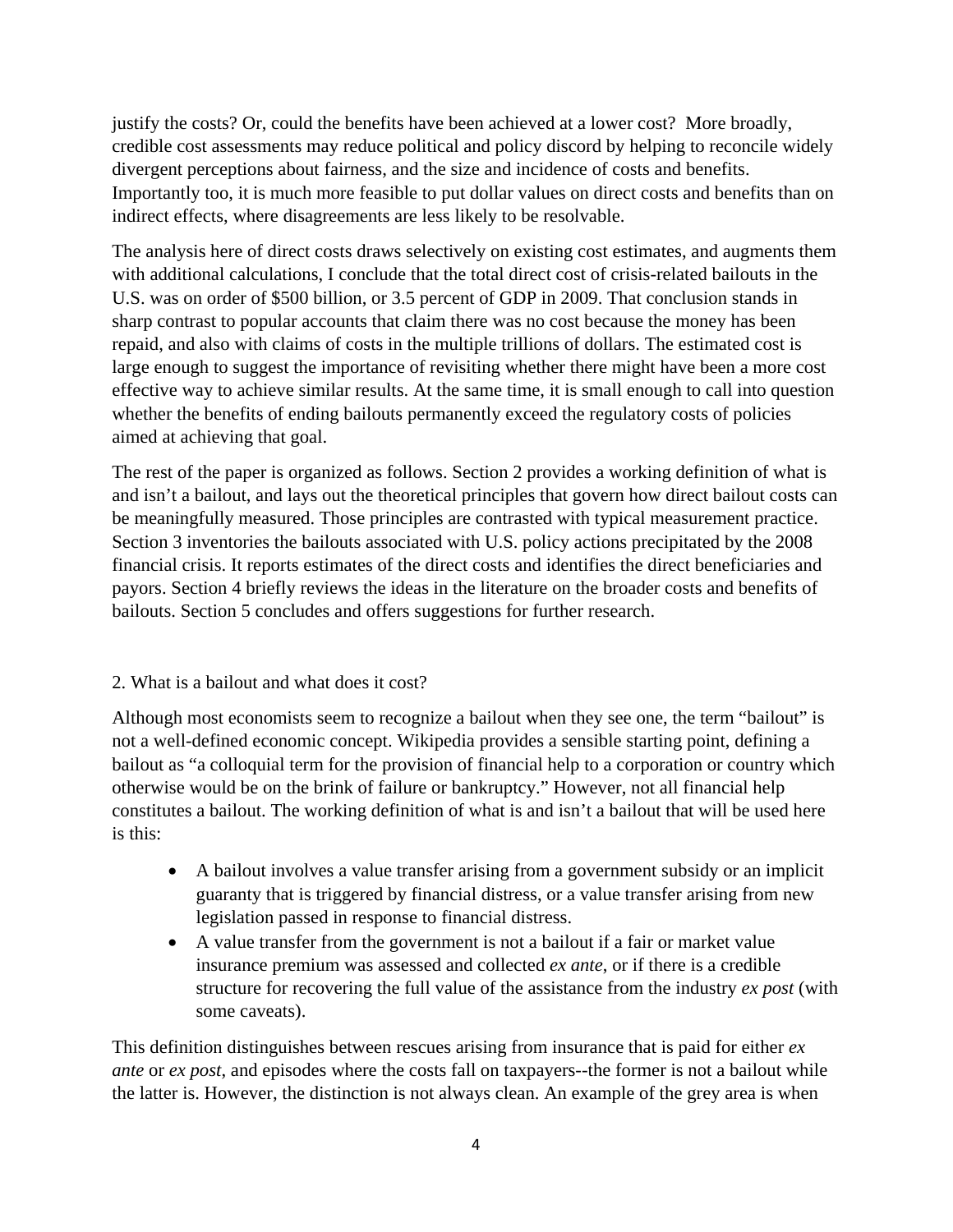borrowers pay a subsidized insurance premium to the government, as for Federal Housing Administration (FHA) mortgage guarantees. The losses incurred by that program are a payout on an insurance policy that was partially paid for by mortgage borrowers. However, because the premiums were subsidized, a portion of the costs incurred represent a bailout.

For certain types of government assistance, such as support provided by the Federal Deposit Insurance Corporation (FDIC) or under the Terrorism Risk Insurance Act (TRIA), the law provides for cost recovery from the insured entities *ex post*. Such *ex post* collection mechanisms can be optimal when there is significant uncertainty about the probability and size of losses, when governments are unable to prevent premiums from being diverted to other uses, and when moral hazard is not an important consideration. Optimality aside, such mechanisms greatly reduce the likelihood and cost of taxpayer-funded bailouts. (However, they do not eliminate them when there is the possibility that the industry will be unable to fully meet its obligations.) A more subtle issue is whether this sort of provision is effectively also a tax, because firms operating in the insured industry have no control over how much money the program will spend and they cannot opt out of it. This is essentially the situation for FDIC-insured financial institutions, as discussed in Section 3.

#### 2.1 Measuring bailout costs—theory versus practice

The conceptually best way to think about the direct costs (and benefits) of bailouts is more subtle than is generally appreciated, and as a consequence popular accounts of bailout costs tend to severely overstate or understate their true economic value. Three possible approaches to cost measurement are evaluated here through the lens of a simplified Arrow-Debreu state pricing framework. The Arrow-Debreu approach clearly shows why some approaches make sense and others do not, and why different approaches lead to widely divergent cost estimates. The preferred approaches can be operationalized using standard valuation techniques to produce fair value cost estimates. In Section 3 those techniques are applied to the major bailouts arising from the 2008 financial crisis and its aftermath.

## 2.1.1 Three approaches to direct cost measurement and benefit attribution

The direct cost of a bailout is the difference between the value of resources committed to the rescued entity by the government and the value of potential recoveries and fees. For example, under the Troubled Asset Relief Program (TARP) the government provided banks with capital in exchange for preferred stocks and warrants, and the bailout cost for a given institution was the excess of the payments made over the value of the stocks and warrants the government received.

For a bailout cost measure to be economically meaningful, it has to be evaluated as of a fixed point in time on a market or fair value basis. In most cases, the natural choice is the year the bailout is initiated, for instance, when new legislation is passed or administrative policy changes are announced or implemented, or shortly thereafter. The cost is then the net present value of associated stochastic future cash flows, evaluated using a market or fair value methodology. This is the preferred approach when it is feasible to apply it. It takes into account the full distribution of possible future cash flows to and from the government, time value and the cost of the associated risks.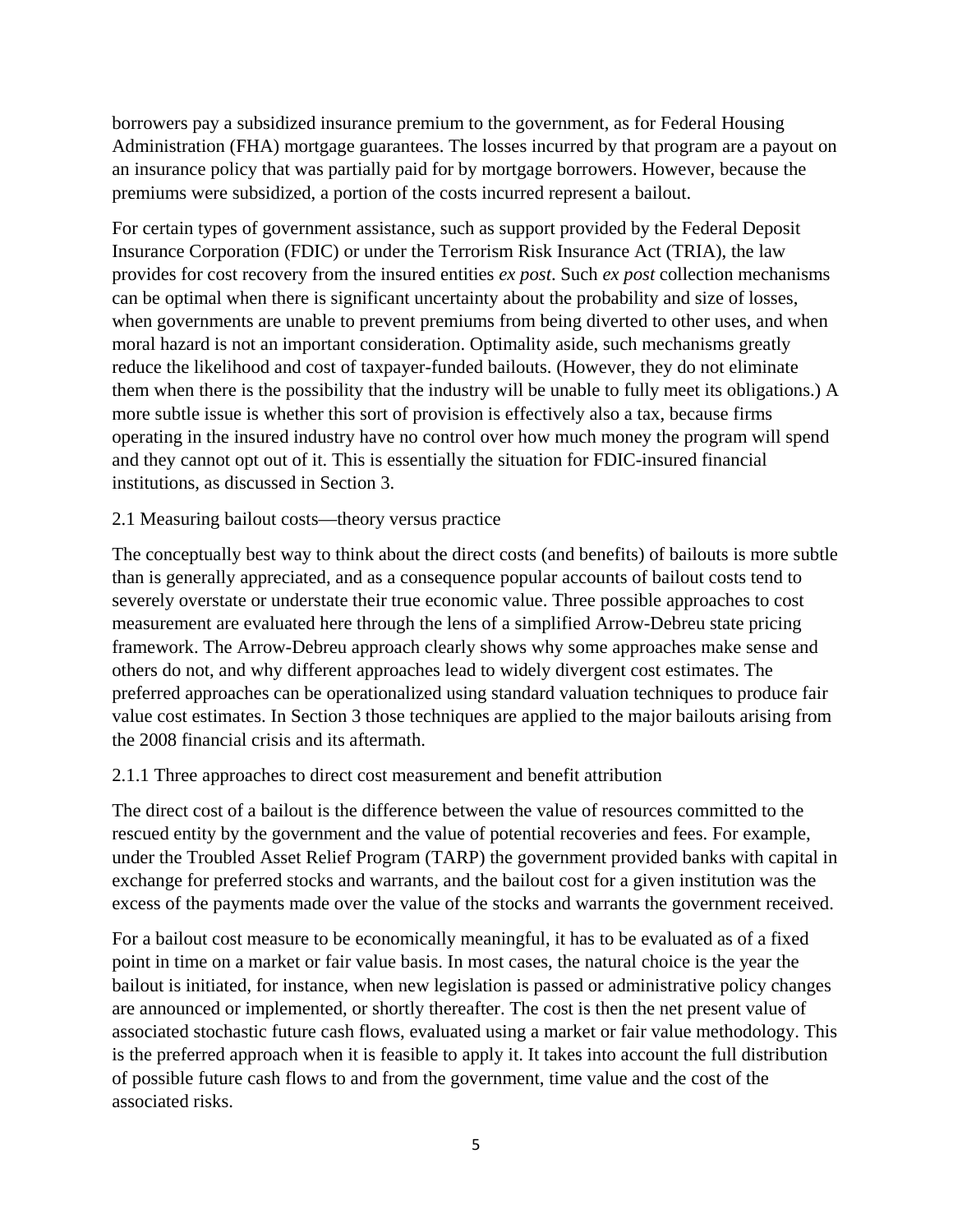Other events that satisfy the working definition of a bailout do not have a well-defined starting point. Ongoing subsidized government loan guarantee and direct loan programs, such as for mortgages and student loans, gave rise to enormous government losses in the years following the financial crisis. In such cases, a measure of bailout costs is the NPV of the subsidies delivered or expected to be delivered on new credit support extended during the crisis period, plus the subsidy element of outstanding credit support just before the start of the a crisis. Estimates using this second approach are referred to as *ex ante* bailout costs. Similarly to the preferred measure, it takes into account the full distribution of future outcomes, time value, and the cost of priced risks.

The third approach simply adds together all realized cash flows between the government and the bailed out entity, positive and negative. This is referred to as *ex post* cash accounting.<sup>[3](#page-5-0)</sup> This approach is not theoretically justifiable for several reasons. It neglects time value and risk adjustment, and ignores the possibility that the outcome could have been different than what transpires. Nevertheless, it is most frequently how costs are calculated in popular accounts and government reports, as well as in some analyses by academics.

### 2.1.2 State pricing

A simplified application of state pricing, based on the insights of Arrow and Debreu (1954), recognizes that implicit in market prices are a set of pure exchange rates between different states of the world and at different points in time.<sup>[4](#page-5-1)</sup> For simplicity, assume that there are only three possible states of the world at every point in time, *t*, recession, normal and boom, denoted  $x_i$ ,  $j=1$ , 2, and 3 respectively, and that the transition probabilities from  $x_i$  at  $t$ -1 to  $x_j$  at  $t$ ,  $\pi_{i,j}$  are constant for all *i*, *j* and *t*. Let *Vi,j* denote the amount of *t*-1 consumption in *xi* that has equal value to one certain unit of consumption in *xj* at *t*. Then the state-price at *t*-1 in *x*<sup>i</sup> for one unit of consumption in  $x_i$  at *t* can be written as  $P_{i,j} = \pi_{i,j} V_{i,j}$ .

A numerical example illustrates the alternative cost concepts and the why they lead to very different conclusions. The annual transition probability matrix with elements  $\pi_{i,j}$  is:

$$
\begin{bmatrix} .3 & .68 & .02 \\ .1 & .75 & .15 \\ .05 & .8 & .15 \end{bmatrix}
$$

For example, the first row represents the probability of being in a recession, a normal period, or a boom in the following year, starting from a recession in the current year. The values were chosen so that normal times are the most likely to follow any economic condition, and recessions are somewhat persistent. Going directly from a recession to a boom is unlikely and vice versa. The implied steady state is a recession 12% of the time, normal conditions 75% of the time, and a boom 13% of the time.

<span id="page-5-0"></span><sup>&</sup>lt;sup>3</sup> In the venture capital context this is referred to as cash-in cash-out.

<span id="page-5-1"></span><sup>4</sup> The theoretical result requires complete markets. I assume throughout the analysis that markets are complete enough for fair value estimates to reflect underlying preferences and beliefs, or in any case to be the best available aggregators of information about value.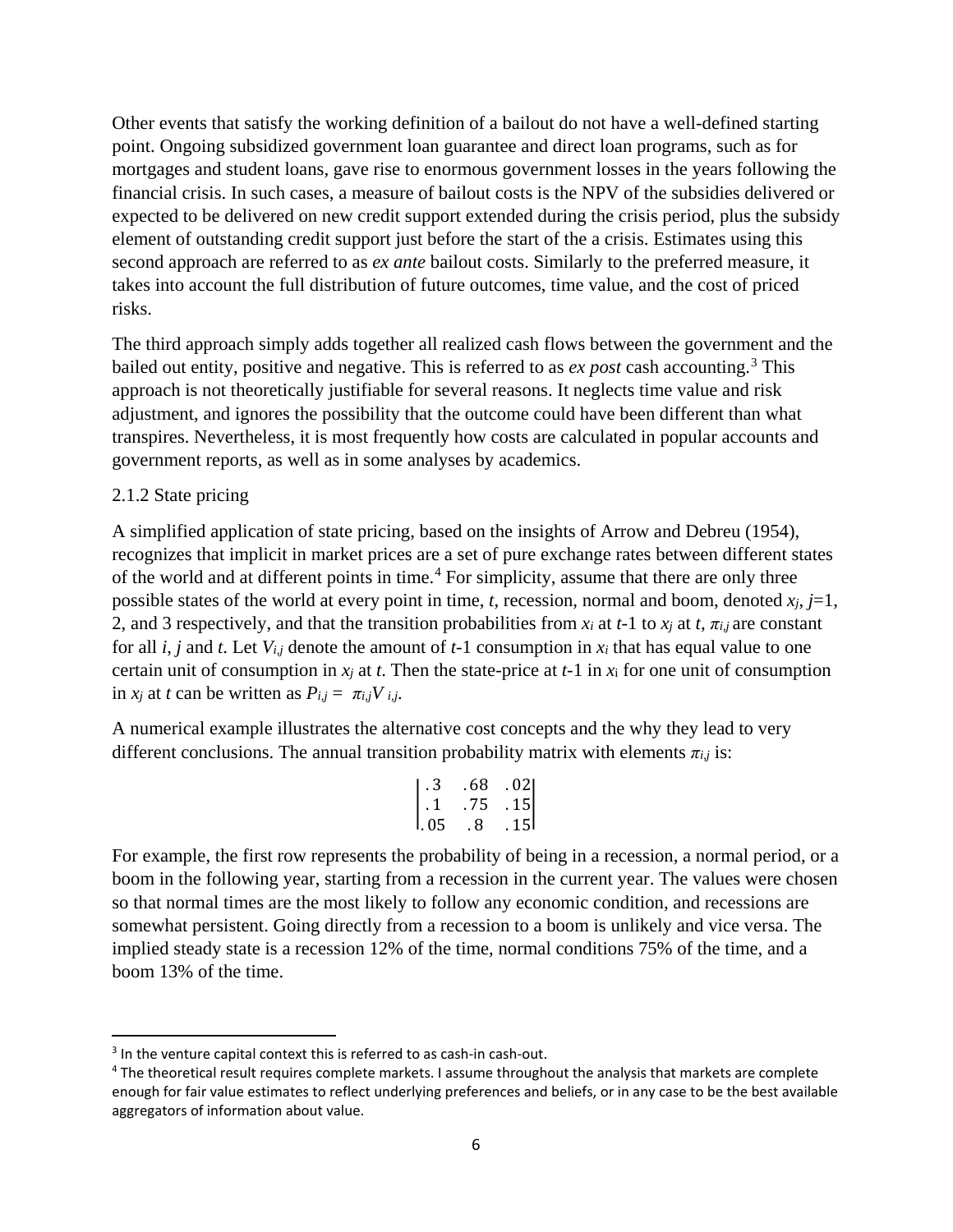The value matrix with elements  $V_{i,j}$  is:

$$
\begin{vmatrix} 1.15 & .9 & .85 \\ 1.2 & .94 & .92 \\ 1.25 & .93 & .91 \end{vmatrix}
$$

The value matrix reflects the idea that people want to move resources into recession states, for instance paying 1.2 consumption units during normal times to get just 1 consumption unit in a subsequent recession. The value less than one of moving resources into normal times or a boom reflects a positive rate of time preference in equilibrium in those instances.

Combining the transition probability matrix with the value matrix gives the state-price matrix with elements  $P_{i,i}$ :

| l . 345      | . 612 | .017  |
|--------------|-------|-------|
| $\vert$ .120 | .705  | .138  |
| I. 0625      | . 744 | . 137 |

The state price matrix can be used to price any future state contingent claim. For example, the one-period risk-free rate during a recession is the inverse of the price of a certain claim to one unit of consumption next year,  $1/(0.345 + 0.612 + 0.017) - 1 = 0.027$ . The risk-free rate computed similarly in normal times is 3.8%, and 6.0% in a boom. In a complete set of markets, state prices can be extracted from market prices but the transition probability and value matrices cannot be directly inferred. Nevertheless, we started with those objects as a reminder of the intuitive links between state prices, preferences, and probabilities.

2.1.3 Comparing approaches with state price example

Consider three consecutive years, *t*=-1, 0, 1, the year prior to a bailout event, the year a bailout event occurs, and the year after. Assume bailouts occur only in the recession state, and that the state price matrix is constant across all states and times. If a bailout occurs, the government recovers a state-dependent amount from the bailed out entity in the following year. For example, assume the government spends \$200 million on the bailout at  $t=0$ . If at  $t=1$  the economy continues to be in recession it recovers \$50 million, whereas if it is back to normal the recovery is \$210 million, and in a boom it recovers \$220 million.

The first approach, referred to as the "NPV as of the time of bailout," defines the cost of the bailout as the (negative) net present value at the time of the bailout of current and future expected cash flows to the government, evaluated at state (market) prices. Using assumed state prices and payoffs, the cost is  $-200 + 50(.345) + 210(.612) + 220(.017) = -\$50.49$  million. Figure 1 graphically illustrates the calculation.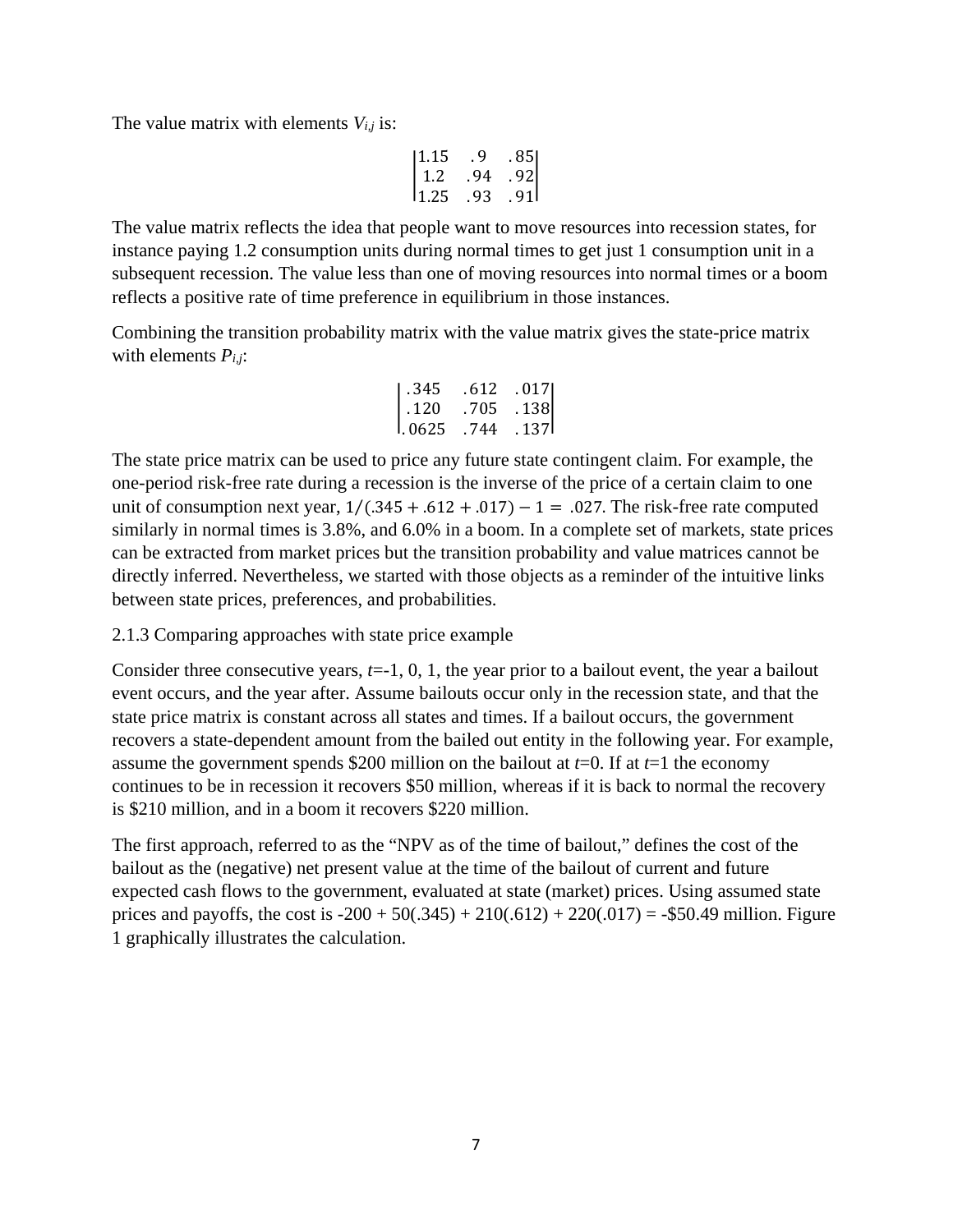

Figure 1: Cost computed as NPV as of the time of bailout

The second approach, referred to as "the *ex ante* NPV," looks at the cost of a bailout at a point in time and state of the world before a bailout has taken place, but when it is understood that there is a possibility of a future bailout action. For this example, the calculation is as of *t*-1 and the economy is assumed to be in a normal state at that time. The calculation differs from the previous approach because *ex ante* there is a fairly small probability that a bailout will occur. The cost is  $.120[-200 + 50(.345) + 210(.612) + 220(.017)] = .120[-\$50.49] = -\$6.06$ , an order of magnitude smaller than at the time of the bailout. Figure 2 illustrates the calculation. Note that if the *t-1* state had been a recession or a boom, then the *ex ante* NPV would have been higher in the former and lower in the latter because the relevant state prices would have been different.

Figure 2: Cost computed as *ex ante* NPV



Note: The dollar values at the bottom (in the middle) correspond to the *t*=1 (*t*=0) cash flows contingent on the realized state of the economy at *t*=1 (*t*=0). Red denotes a transition from a recession, black from normal times, and green from a boom.

The third approach, referred to as "*ex post* cash accounting," equates the raw sum of cash inflows and outflows from the government with cost. For example, assume that in the year following the bailout the economy returns to normal, in which case the government recovers \$210 million. The government earns a "profit" from the bailout of  $-\$200 + \$210 = \$10$  million. Figure 3 illustrates the situation and makes clear its conceptual shortcoming.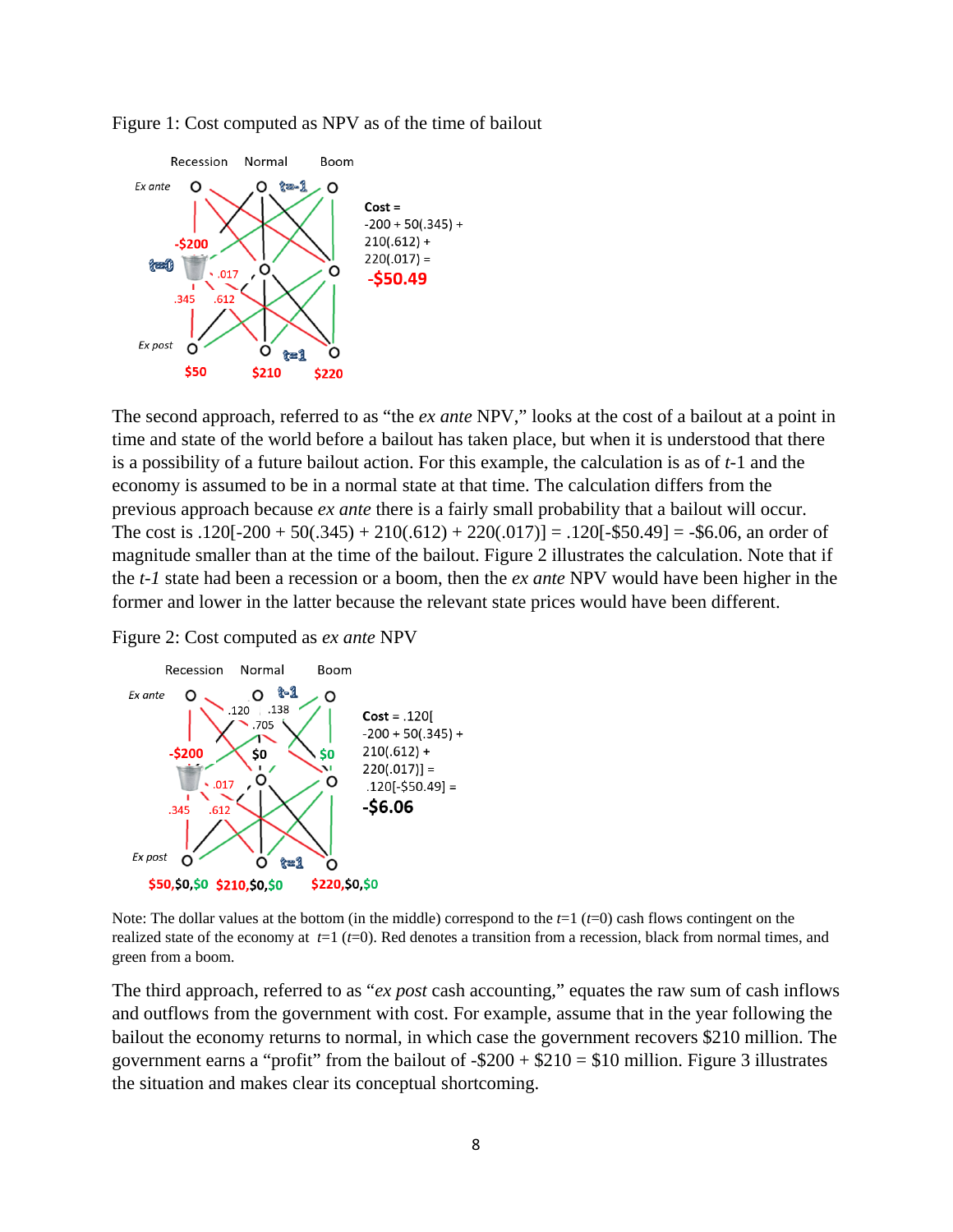*Ex post* cash accounting fails to recognize that at the point in time when assistance is committed there is no assurance about how much will be recovered. In fact because it is most likely that a recession will be followed by a recovery, it is probable that the government will show a "profit." However, bailouts are costly because of the possibility of relatively unlikely but very costly states of the world where recessions persist and recoveries are low. Notice also that *ex post* cash accounting is like adding apples to oranges, or dollars to euros-- the value of resources in bailout states is higher than in normal states (as reflected in the risk premiums implied by market prices) but no adjustment is made for those value differentials. Put more technically, *ex post* cash accounting uses an inconsistent numeraire across time and states of the world.

The numerical example suggests several conclusions that are true in general: The NPV at the time of a bailout is larger in absolute value than the *ex ante* NPV. That is because the latter equals the former multiplied by the probability of a future bailout, which is less than one. The *ex post* cash cost on average is smaller in absolute value than the NPV at the time of the bailout because there is no risk adjustment or discounting applied to future recoveries.

Figure 3: Cost computed under *ex post* cash accounting



The main measure that will be used in the cost calculations in this paper is the NPV at the time of the bailout, using a market or fair value approach. When it is applicable, it is the preferred approach because it is forward looking, accounts for all possible future outcomes, uses a consistent numeraire for pricing, and incorporates the information about aggregate beliefs and preferences embedded in market prices.

Before leaving the state price approach, it is useful to explore its implications for how the risk premium on an asset changes over states and time, when preferences and beliefs are stable but state-dependent. As can be shown using the running example above, the risk premium implicit in market prices can be considerably higher in a recession than if the same cash flows were viewed from the perspective of a normal or boom period. Recall that if the government provides \$200 at the time of a bailout, and if the recovered amount will be \$50, \$210 or \$220 respectively the following year in a recession, normal or boom period, then the above state prices imply a bailout cost of \$50.49. This can be translated into a risk premium with a little algebra. Applying the physical probabilities to the payoffs yields an expected dollar payment of \$162.2. The present value of the expected payoff is  $$200-$50.49 = $149.51$ . The implied return is  $162.2/149.51-1 =$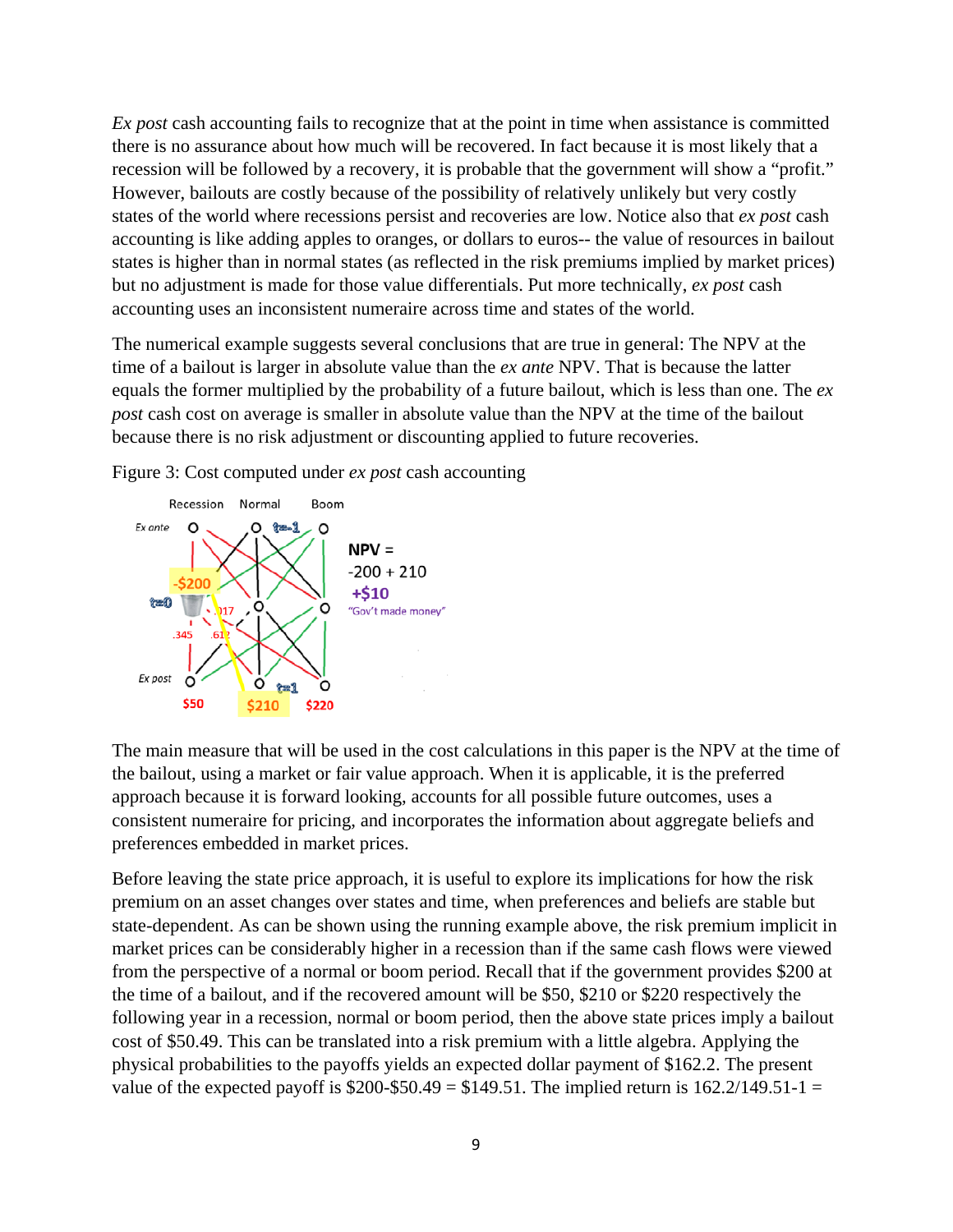8.49%. Subtracting the risk-free rate in a recession yields a risk premium of 5.8%. That same exercise undertaken in normal times yields a risk premium of 2.2%; in a boom the implied premium is 1.4%. There are two reasons the risk premiums differ across states: (1) the probabilities of different states next period depends on the current state of the economy; and (2) the value of current consumption relative to future consumption depends on the current state of the economy. Hence, the observation of a higher risk premium in market prices does not automatically signal panic or mispricing. Rather, it can be a rational response to changing circumstances.

### 2.2 Operationalizing cost estimation with fair values

Valuation methods that rely on market prices, or on fair value approximations to market prices, are the natural way to operationalize the first two approaches to cost measurement described above. Specifically, fair value costs at a point in time can be estimated by projecting expected future net cash flows and discounting them at risk-adjusted rates, either explicitly, or by using an option pricing approach. Because of the contingent nature of much of the assistance provided, an options pricing approach often can be expected to yield more accurate results than simple discounting.[5](#page-9-0)

Fair value estimates proxy for market values when market prices are unavailable or unreliable. This can be particularly important during a financial crisis, when security prices may be depressed for reasons unrelated to the value of the asset being assessed. For instance, concerns about counterparty risk can lower the transactions price even for a safe asset. Market prices may also be unobservable, such as when trading dries up or when the government administratively sets certain prices. In such cases, a properly implemented fair value approach interpolates using liquid market prices of similar securities, or it uses financial models to approximate market prices. While the accuracy of fair value estimates is sometimes questioned, there is no obviously better alternative for generating unbiased cost estimates when markets are missing or malfunctioning.

The basic presumption that the costs incurred by governments should be evaluated using market prices rests on the logic that ultimately losses incurred by governments are borne by taxpayers and other government stakeholders, for whom prices are the best available measure of opportunity cost. When a government assumes risk, such as when it guarantees the debt of a financially distressed institution, any losses incurred eventually must be covered by increases to future taxes or cuts to other spending.<sup>[6](#page-9-1)</sup> Importantly, risky government investments cannot be funded entirely with risk-free government debt, taxpayers are effectively equity holders in such transactions. Hence a weighted average cost of capital that recognizes the cost to taxpayers as risk-bearing equity holders should be the same as the private sector weighted average cost of capital, at least as a first approximation. Despite that logic, governments often take their borrowing cost to be their cost of capital, and use it to discount risky cash flows. In such cases,

<span id="page-9-0"></span><sup>&</sup>lt;sup>5</sup> Merton (1974 and 1977) are the seminal papers that introduce this idea.

<span id="page-9-1"></span> $6$  Although the government can postpone passing costs through to taxpayers by issuing debt, ultimately the debt plus accrued interest has to be repaid by the public. Thus debt is a means of financing an obligation, but it does not affect its cost.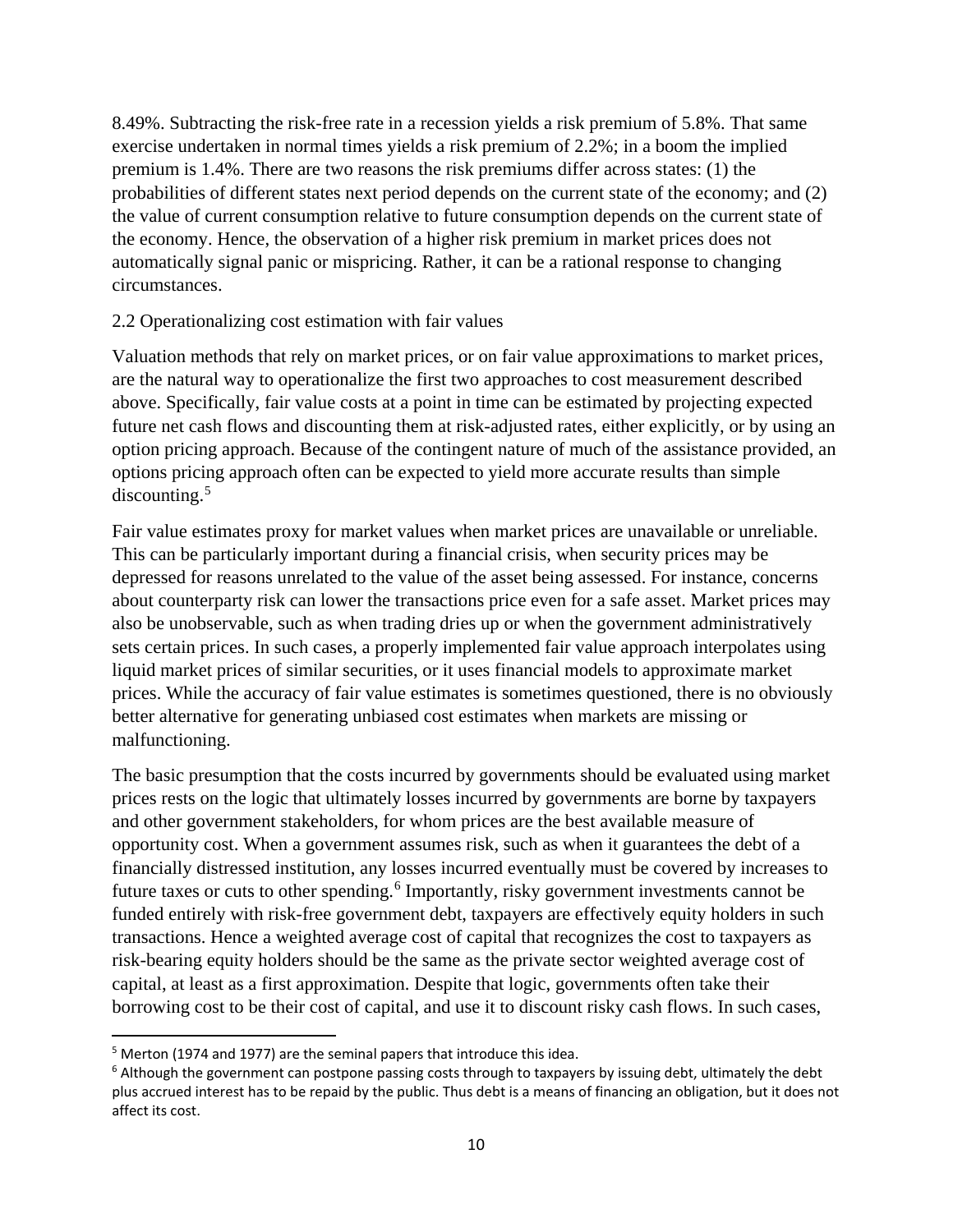officially reports on guarantee costs are biased downward. For a detailed discussion of these issues, see Lucas (2014) and references therein.

Consistent with these observations, the costs reported below all use a fair value approach. They were prepared by a number of different analysts, and the information available to them differed across programs and time. In all cases, efforts were made to apply risk premiums that reflected the cost of risk for the underlying assets being valued, and hence that were adjusted to omit counterparty or liquidity risk. However, as the state pricing example shows, the risk premiums implicit in market valuations are expected to be higher in periods of financial distress and a proper analysis of cost should reflect the elevated price of risk.

### 2.3 Incidence of direct benefits

The beneficiaries of bailouts are generally quite different depending on whether one looks at the time of the bailout or *ex ante*. It also depends on whether the bailout is of a private entity or government program.

At the time a bailout of a private financial institution is announced, the largest beneficiaries will be the unsecured and uninsured creditors of the rescued institution, not its equity holders. At that point, equity is typically close to being wiped out and the prices of debt-related claims are depressed by the expectation of losses. The terms of a bailout often leave existing equity holders with little or no value, for instance because their ownership stake is subordinated to new claims that are issued to the government in exchange for assistance. Creditors benefit from the price increases that accompany the announcement of government backing.

By contrast, direct benefits measured on an *ex ante* basis accrue primarily to stock holders or to customers and other stakeholders such as employees, depending on the competitiveness of the market in which the firm operates and its management practices. The possibility of a future bailout lowers the cost of borrowing to a guaranteed entity as long as it remains solvent. When credit markets are competitive, the added safety for creditors is reflected in commensurately lower interest rates, and the rents from those lower rates accrue to the borrowing firms. When product market competition is limited, equity holders or other stakeholders such as employees can capture the rents. In competitive product markets the rents should go to customers, for instance through lower prices. More precisely, to the extent that market participants believe that equity holders will capture future rents, their value should be capitalized into the price of equity. Actions that alter those perceptions by strengthening or weakening guarantees will precipitate stock price changes.

To the extent that bankers are primarily affected by bailouts as equity holders and stakeholders of the affected institutions but not as debt holders, this line of reasoning suggests that by the time bailouts materialize, the main beneficiaries of those actions are not the bankers (although the indirect benefit of being more likely to keep their jobs certainly has significant value). As we have seen, the unsecured or uninsured creditors of banking institutions stand to gain the most. It would therefore be interesting to know the financial and demographic make-up of that group of creditors, but to my knowledge that information is not readily available.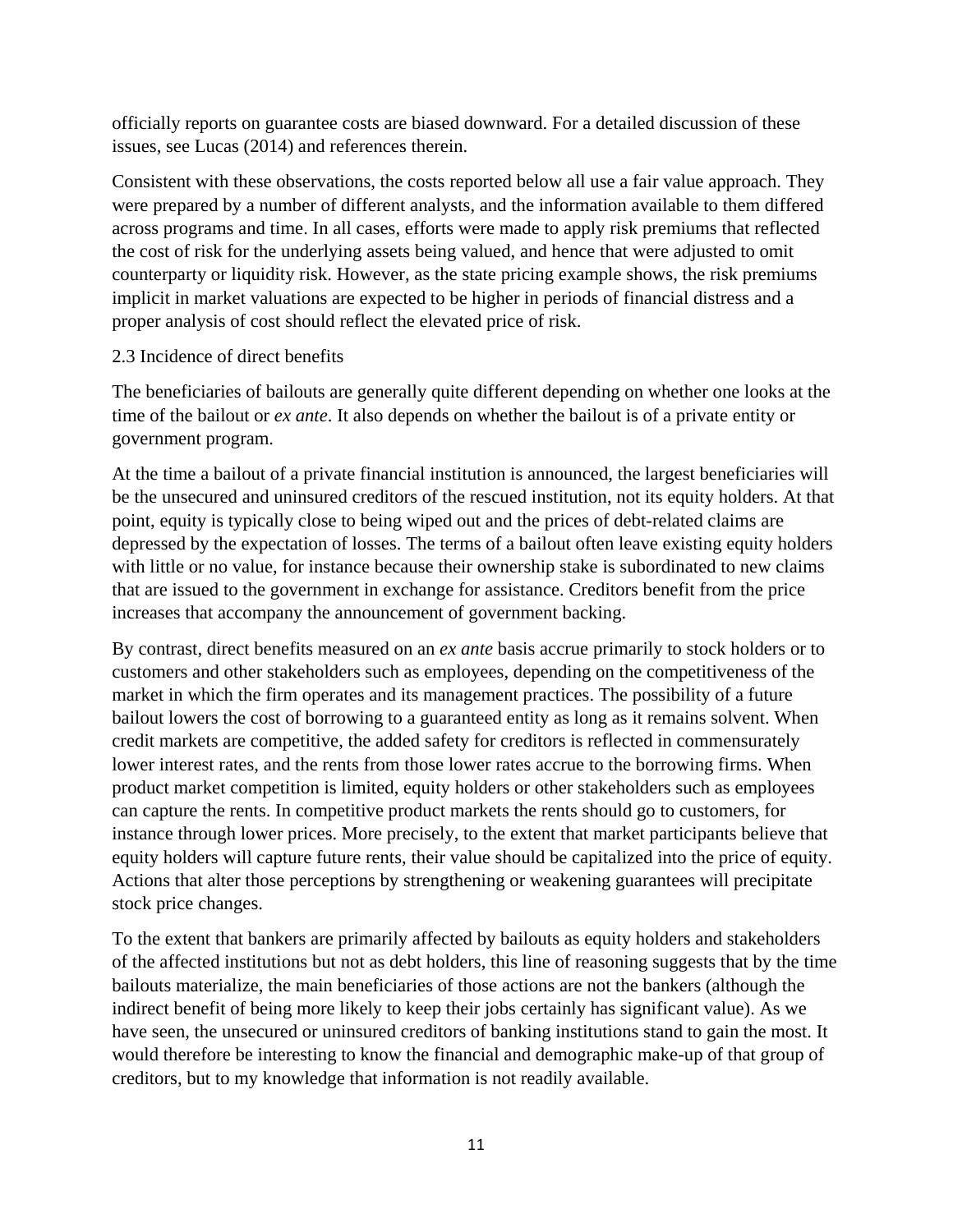For bailouts involving government credit programs, the beneficiaries are primarily the program participants, who are able to borrow on subsidized terms. The industry supporting those loans (e.g., servicers) also benefits from increased business.

### 2.4 Cost estimates in practice

The press typically reports bailout costs on an *ex post* cash basis despite the problems with that approach. For example, ProPublica, a highly regarded non-partisan news organization, created a "Bailout Tracker" that has been keeping a running tally of government asset purchases and cash receipts under TARP and from the bailout of Fannie Mae and Freddie Mac. In their most recent update dated September 27, 2018, they report a total net government "profit" of \$97 billion. Policymakers also tend to cite *ex post* cash results. For example, in 2012 former president Barack Obama claimed that, "We got back every dime used to rescue the banks." Other media outlets report skepticism about such claims,<sup>[7](#page-11-0)</sup> but news organizations generally lack the financial acumen or resources to produce credible cost estimates of their own.

Another clearly flawed approach that has contributed to the confusion is to claim all at-risk government funds as the cost of bailouts. For example, a 2015 guest article in Forbes stated that the "total commitment of government is \$16.8 trillion dollars with the \$4.6 trillion already paid out."[8](#page-11-1) This shares with *ex post* cash accounting the problems of ignoring risk adjustment and time value. On top of that, it fails to recognize the high probability that not all available monies will be drawn upon, and that substantial recoveries are likely on funds that are extended.

Budget estimates are of particular importance for informing policy makers about the prospective cost of authorizing financial assistance. However, budget estimates of the cost of financial policies also typically deviate from economic principles in their construction. In the U.S., the law governing federal budgetary accounting for credit, known as the Federal Credit Reform Act of 1990 or FCRA, requires capitalizing expected future cash flows associated with federal credit or loan guarantees at Treasury rates. That rule captures time value and cash flow uncertainty, but neglects the cost of market risk. The FDIC is treated in the budget as an insurance program rather than a credit guarantee, and as such is accounted for on a cash basis. Many other countries report no upfront cost for the sorts of contingent liabilities that arise from bailouts (Lucas, 2014).

Why are incorrect approaches to cost measurement so prevalent? Probably one reason is that they are much easier to implement than fair value estimates, and also superficially more intuitive and easier to explain. Perhaps another is that economists have not drawn sufficient attention to the issue of cost mismeasurement in this area. A casual perusal of the sources of the conflicting estimates suggests that metrics often are adopted because they provide answers that comport with prior beliefs about whether government intervention is a good thing.

Fortunately, there are several credible sources that have estimated fair value costs for some of the major bailouts associated with the 2008 financial crisis. The analysis that follows draws heavily

<span id="page-11-0"></span> <sup>7</sup> For example, a *National Review* article, "Overselling TARP: The Myth of the \$15 Billion Profit," by Matt Palumbo casts doubt on cash basis accounting. https://www.nationalreview.com/2015/01/overselling-tarp-myth-15-billionprofit-matt-palumbo/

<span id="page-11-1"></span><sup>8</sup> https://www.forbes.com/sites/mikecollins/2015/07/14/the-big-bank-bailout/#7c7da8cc2d83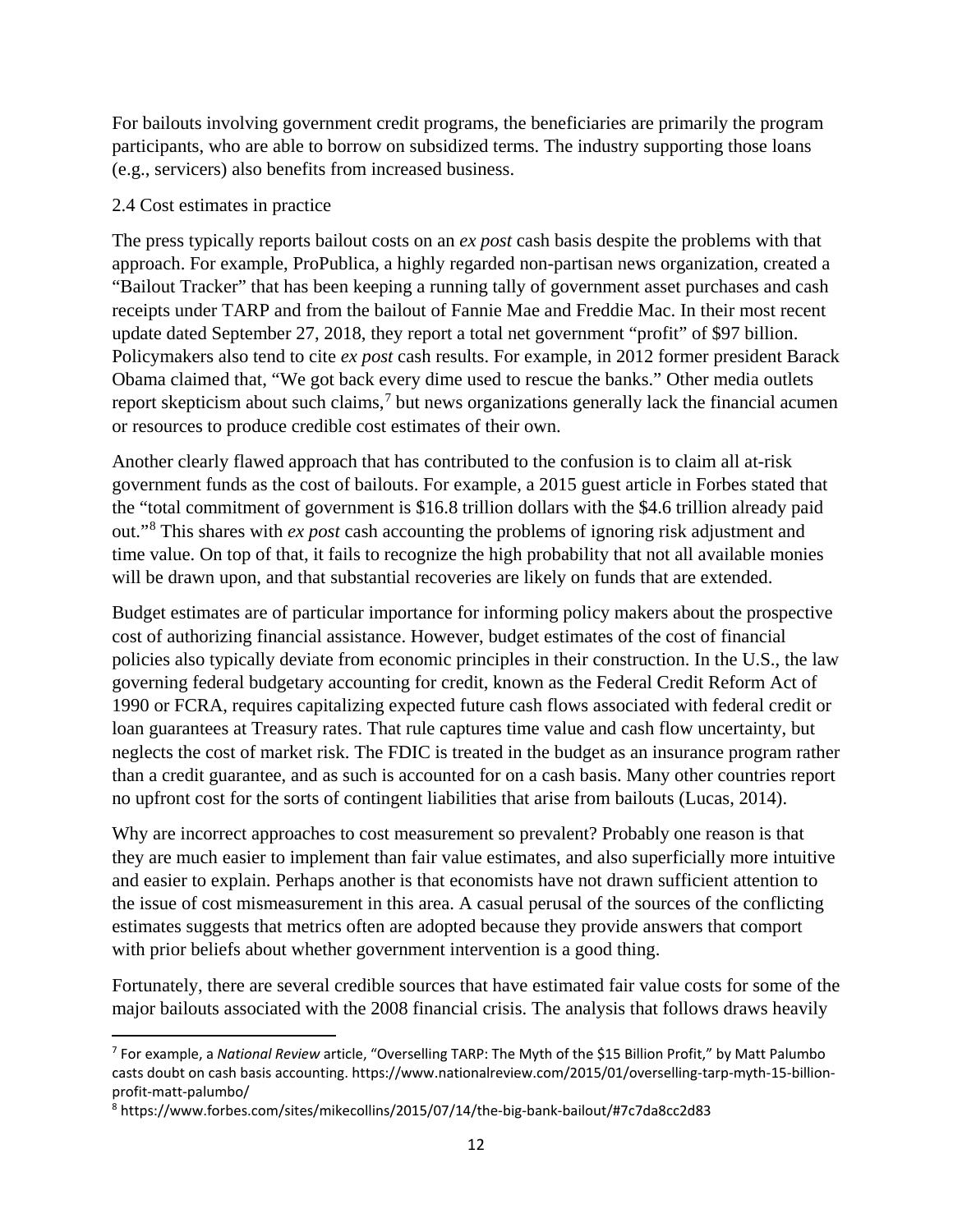on those analyses, but some new calculations are also presented. Many of the estimates that conceptually conform most closely to the cost concept used here come from the non-partisan U.S. Congressional Budget Office (CBO). The fair value treatment of TARP was called for as part of the legislation, and for consistency CBO analyzed the assistance to Fannie and Freddie on the same basis. CBO has continued to provide fair value estimates for all major credit support activities of the U.S. government, including an analysis of emergency actions by the Federal Reserve, and of the Small Business Lending Fund. The Congressional Oversight Panel, a bipartisan organization that was created by Congress in 2008 to oversee TARP, as part of their investigation commissioned Duff and Phelps to undertake a fair value analysis of TARP assistance provided to large financial institutions. Several estimates by academics and policy analysts also provide useful information on fair value costs for certain bailout actions.

#### 3. Post-2007 bailouts in the U.S.

We now turn to evaluating the direct costs, beneficiaries, and payors for the major post-2007 legislative and administrative actions in the U.S. that satisfy the above definition of a bailout. Those actions include capital injections into Fannie Mae and Freddie Mac; capital infusions to banks, other private firms, and mortgage borrowers provided by TARP and the Small Business Lending Fund (SBLF); the government losses arising from subsidized Federal Housing Administration (FHA) mortgage guarantees; the subsidized support provided to the capital markets by some of the Federal Reserve's emergency facilities; the partial forgiveness of student loans arising from the expansion of income-driven repayment; and the FDIC's expanded coverage of previously uninsured depositors. The assistance to Fannie, Freddie and other financial institutions under TARP account for about 85 percent of the total costs identified.

#### 3.1 Fannie Mae and Freddie Mac<sup>[9](#page-12-0)</sup>

Prior to the crisis, Fannie and Freddie (the Government Sponsored Enterprises or GSEs) together bore the credit risk on over \$5 trillion of U.S. mortgages and a substantial share of the associated interest and prepayment risk. Their bailout was made possible by the passage of the Housing and Economic Recovery Act of 2008 (HERA). Congress passed HERA in response to increasing investor concerns about the GSEs' solvency, and the prospect of a collapse in supply of mortgage credit if those institutions were allowed to fail. Under that authority the GSEs were soon placed into federal conservatorship, where they remain to this day. Those actions effectively transferring ownership and control of those too-big-to-fail entities to the government.[10](#page-12-1)

Senior Preferred Stock Purchase Agreements (henceforth "PS") were the mechanism established to ensure the GSEs' solvency. That arrangement called for Treasury to pay cash to the GSEs in

<span id="page-12-0"></span><sup>&</sup>lt;sup>9</sup> This section draws heavily on my essay, "Valuing the GSEs' Government Support," available at http://shadowfed.org/wp-content/uploads/2017/05/LucasSOMC-May2017.pdf. There I suggest that the different cost measures are also telling for the debate over whether the government would make or lose money by privatizing the GSEs.

<span id="page-12-1"></span> $10$  For an analysis of the bailout and its economic impacts, see Frame et. al. (2014) and the references therein.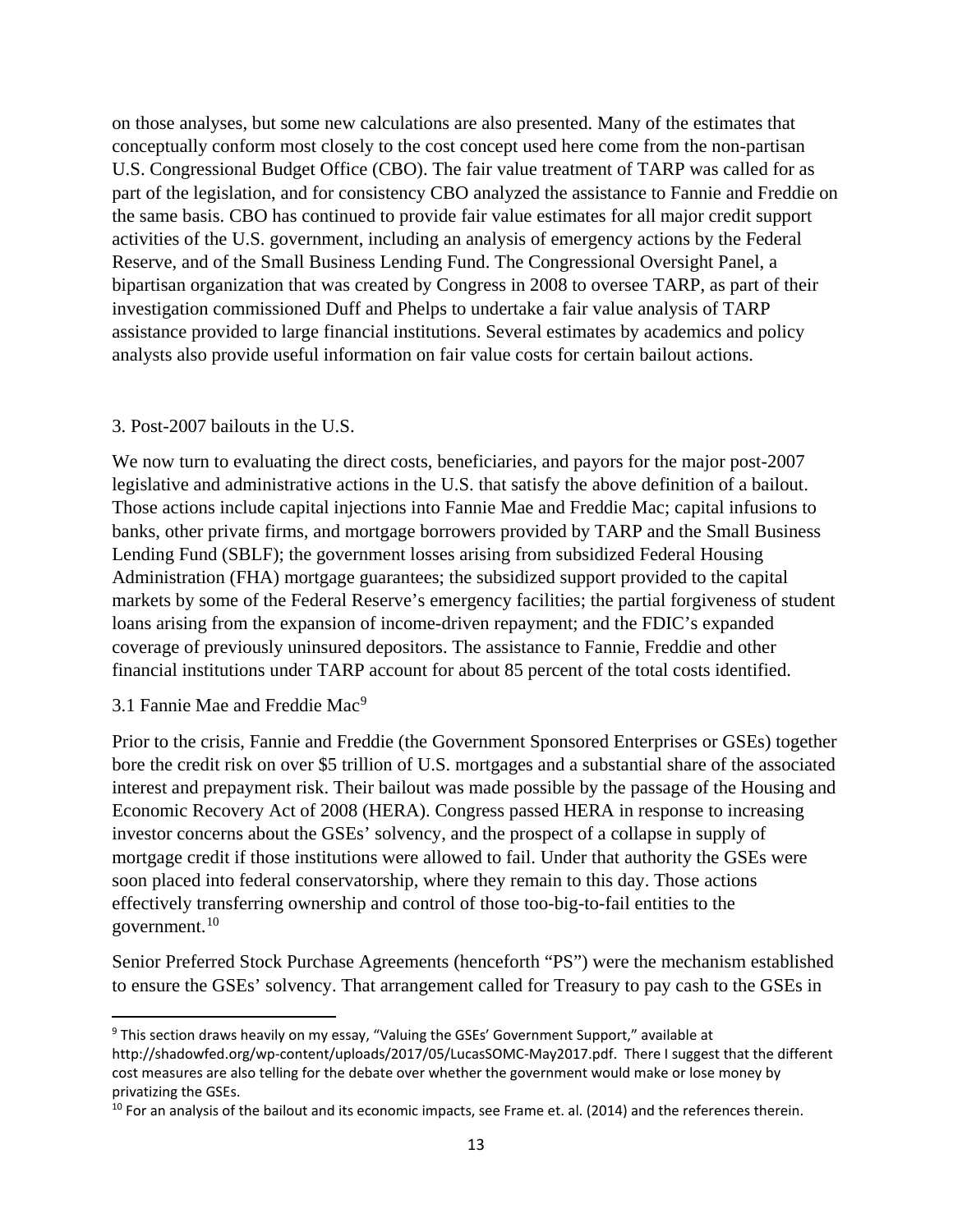exchange for shares of preferred stock, with a combined cap of \$445 billion. Treasury is obligated to make purchases in amounts that would prevent the GSEs' net worth from turning negative for as long as cumulative purchases remain under the cap.

The PS agreements also called for dividends to be paid to Treasury. The rules determining the dividends were administratively modified over time. Initially, Treasury received a 10% dividend on its PS holdings regardless of profitability. Because the GSEs' free cash flows were often insufficient to cover a 10% dividend payment, the dividends were partly or fully paid for by further draws on the PS lines. In effect Treasury was paying dividends to itself and the lines were being depleted, a situation that diminished the remaining size of the federal backstop, and that has contributed to the confusion about whether Treasury was making or losing money on the GSEs. In 2012, the "3rd Amendment" to HERA ended those circular payments by replacing the requirement to pay a 10% dividend with a sweep of all GSE profits to the Treasury. That decision sparked lawsuits from private shareholders, but to date the courts have upheld the legality of those actions.

The three approaches to cost measurement laid out in Section 2 are applied here to the bailout of Fannie and Freddie. As theory suggests, the results are dramatically different between them. Costs range from a cost of \$311 billion on the methodologically preferred fair value basis at the time of the bailout, to a profit of \$58 billion on an *ex post* cash basis.

3.1.1 Fair value cost of Fannie and Freddie bailout at time of crisis

The cost under the preferred approach--the fair value around the time of the bailout—is based on the cost estimates reported in CBO (2009a), and that are explained in CBO (2010). CBO used models of defaults, recoveries, fees and prepayments to infer cash flows to and from the government over the life of the mortgages, and then discounted at rates inferred from the jumbo mortgage market. $11$ 

CBO (2009a) reports a fair value cost for the existing book of business through the end of 2009 at \$291 billion. In addition, it shows subsidies on mortgages guaranteed in 2010 of \$20 billion. The total implied bailout cost is \$311 billion. The high price tag reflects the elevated rate of expected defaults and reduced recovery rates, uncertainty about whether and how much more house prices would fall and the speed of recovery, and the assumption that the GSEs would continue to underprice risk after 2009.

The direct beneficiaries of the \$291 billion bailout of the existing book of business were primarily the debt holders of Fannie and Freddie. Prior to the passage of HERA, yields spreads on GSE debt had widened, depressing its value. The capital infusions caused debt prices to recover, and liquidity was restored to the market. By contrast, common stock holders were essentially wiped out.<sup>[12](#page-13-1)</sup> The value of the stock had already fallen to very low levels, and the

<span id="page-13-0"></span> $11$  Perhaps ideally, the exercise would have occurred at the time of passage rather than with an additional year of information, but this is the earliest available estimate on a fair value basis. An advantage of the delay is that it became much clearer over that year how the government would choose to use its expanded authorities. <sup>12</sup> Lawsuits by equity holders claiming they were illegally deprived of their dividend rights have to date been

<span id="page-13-1"></span>unsuccessful.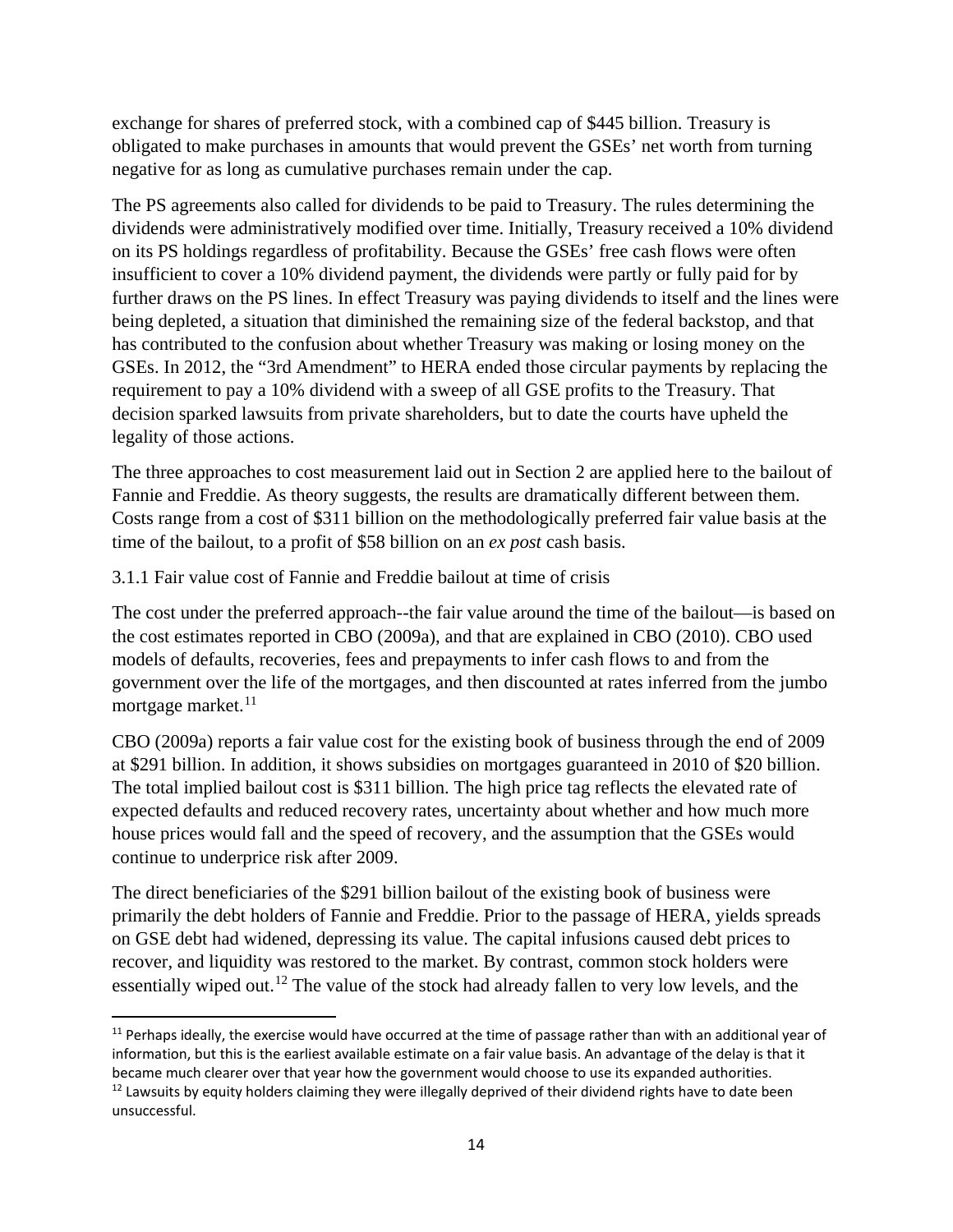dilution from the preferred shares issued to the government further reduced the value of existing claims. The identity of the debt holders that reaped those benefits does not appear to be publicly available information. However, it was well-known that the debt was widely held, and that foreign governments numbered among the significant investors. For example, the Wall Street Journal reported that China held \$454 billion of long-term U.S. agency debt as of June 30, 2009.

The \$20 billion of costs incurred for new Fannie and Freddie originations in 2010 accrued to mortgage borrowers, who were able to obtain funds at a lower cost because of the government guarantee. There was no additional benefit to debt holders in those years.

Only new costs arising from HERA through 2010 are included in the totals here to limit the calculation to assistance that is clearly associated with the financial distress arising from the crisis. However, the legislation created protections for the GSEs that continued indefinitely. Including the present value of those future subsidies to GSE borrowers would increase the estimated cost further.

## 3.1.2 Fair value cost of Fannie and Freddie bailout *ex ante*

Concerns about an implicit federal guarantee of the GSEs, its potential costs, and its effects on incentives and the housing market, have a long history (e.g., Feldman, 1999). Several studies, including Lucas and McDonald (2006 and 2010), Passmore (2005), and Stiglitz et. al. (2002), aimed to estimate the value of the implicit guarantee to Fannie and Freddie prior to the crisis. All assumed that for these too-big-to-fail institutions, a bailout would occur in the event of significant financial distress. However, the methodologies and cost estimates varied widely. The number reported here is based on Lucas and McDonald (2006), which introduced a contingent claims model with dynamic capital structure rebalancing, calibrated with market and accounting data, to generate an estimate of the *ex ante* NPV of future bailouts as of 2006. The estimated cost to the government over a ten-year horizon is estimated to be about \$8 billion (much more than Stiglitz et. al., and much less than Passmore).

That *ex ante* estimate is a small fraction of the \$338 billion cost estimated around the time of the bailout. Part of the difference is explained by the small probability of a bailout given the benign market conditions of 2006. However, the realized severity of the bailout was an outlier relative to the model's predicted distribution of assistance conditional on a bailout occurring.

The beneficiaries of the implicit guarantee *ex ante* were certain shareholders of Fannie and Freddie and possibly their customers. The perception of an implicit guarantee allowed the GSEs to issue debt at lower yields than they otherwise could have. The debt holders bore less risk but receive a commensurately lower return, and hence did not benefit on an *ex ante* basis. To the extent that the GSEs acted as a duopoly, it is likely that their equity holders were able to capture a significant portion of the value of the expected rents created by the stream of interest rate savings. More precisely, at any point in time expected future rents are capitalized into stock prices. When the guarantee becomes more valuable, either because it becomes more credible or the likelihood of distress increases, current shareholders benefit; and conversely when the guarantee loses value. Hence not all stock holders benefited equally from the implicit guarantee.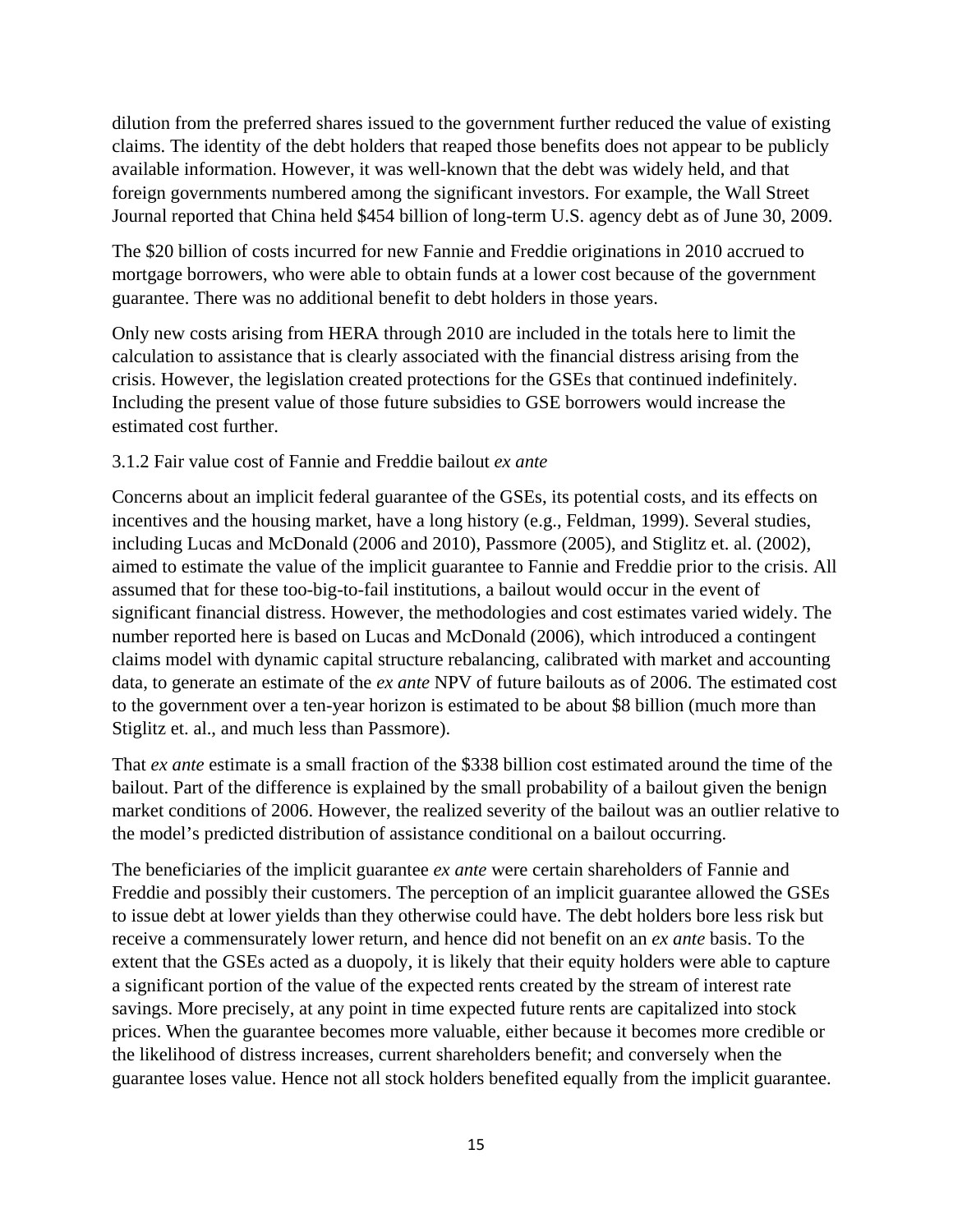### 3.1.3 *Ex post* cost Fannie and Freddie bailout on a cash basis

Data on annual cash flows between the government and the GSEs are available in their annual reports. Adding up the realized differences between Treasury purchases of preferred stocks and dividend payments received in the post-HERA period suggests a "profit" to the government of \$58 billion as of 2014. Specifically, cash payments from Treasury totaled \$116 billion to Fannie and \$71 billion to Freddie. Treasury collected \$147 billion from Fannie and \$98 billion from Freddie. As explained earlier, interpreting this tally as a cost measure is conceptually flawed for several reasons. Wall (2014) also discusses the shortcomings of this approach, which has been used to argue that the government has been more than fully repaid and that value should be returned to the shareholders. He also notes that there is value to the continuing government backing from the PS agreements, which is not taken into account on a cash basis of accounting.

### 3.2 FHA Mortgage Guarantees

The purpose of FHA's guarantee program is to make mortgage credit available and affordable for low-income and first-time homebuyers. Prior to the crisis its market share had been on the decline, as subprime lenders attracted potential FHA borrowers with lower rates and more favorable terms. Post-crisis the FHA quickly became, and remains to this day, the country's largest subprime lender.

The cost of expanded FHA guarantee authority, along with the deep losses it experienced on its outstanding and newly originated mortgage guarantees during the crisis, have received much less attention than the bailout of the GSEs. Nevertheless, the FHA bailout is notable. The costs were among the largest associated with the crisis. More broadly, evaluating the bailout costs associated with an ongoing federal guarantee program involves conceptual challenges that have applicability to other situations (such as student loans and flood insurance), but that appear not to have been analyzed in the literature.

The FHA bailout arose from three sources: (1) HERA authorized the FHA to guarantee up to \$300 billion in new 30-year fixed rate mortgages for subprime borrowers if the private lenders wrote down principal loan balances to 90 percent of current appraisal value. It also increased the cap on insured mortgages from \$363 thousand to \$625 thousand; (2) Treasury absorbed large losses on outstanding FHA-backed mortgages that had been insured at below-market rates before the start of the crisis; and (3) the FHA guaranteed large volumes of risky mortgages at highly subsidized rates during the crisis period.<sup>[13](#page-15-0)</sup>

Evaluating the cost of the additional FHA guarantee authority under HERA requires an estimate of program uptake, and of the fair value subsidy rate on those guarantees (dollar subsidy cost per dollar of principal insured). To my knowledge, no estimate of this cost is available in the academic literature or from government or other sources. The ballpark estimate offered here suggests the magnitude of the associated cost.

<span id="page-15-0"></span><sup>&</sup>lt;sup>13</sup> The federal government also guarantees a substantial volume of mortgages through the Veterans Administration and the Rural Housing Service. A similar analysis of (2) and (3) would apply to those loans, but the calculations are not undertaken here.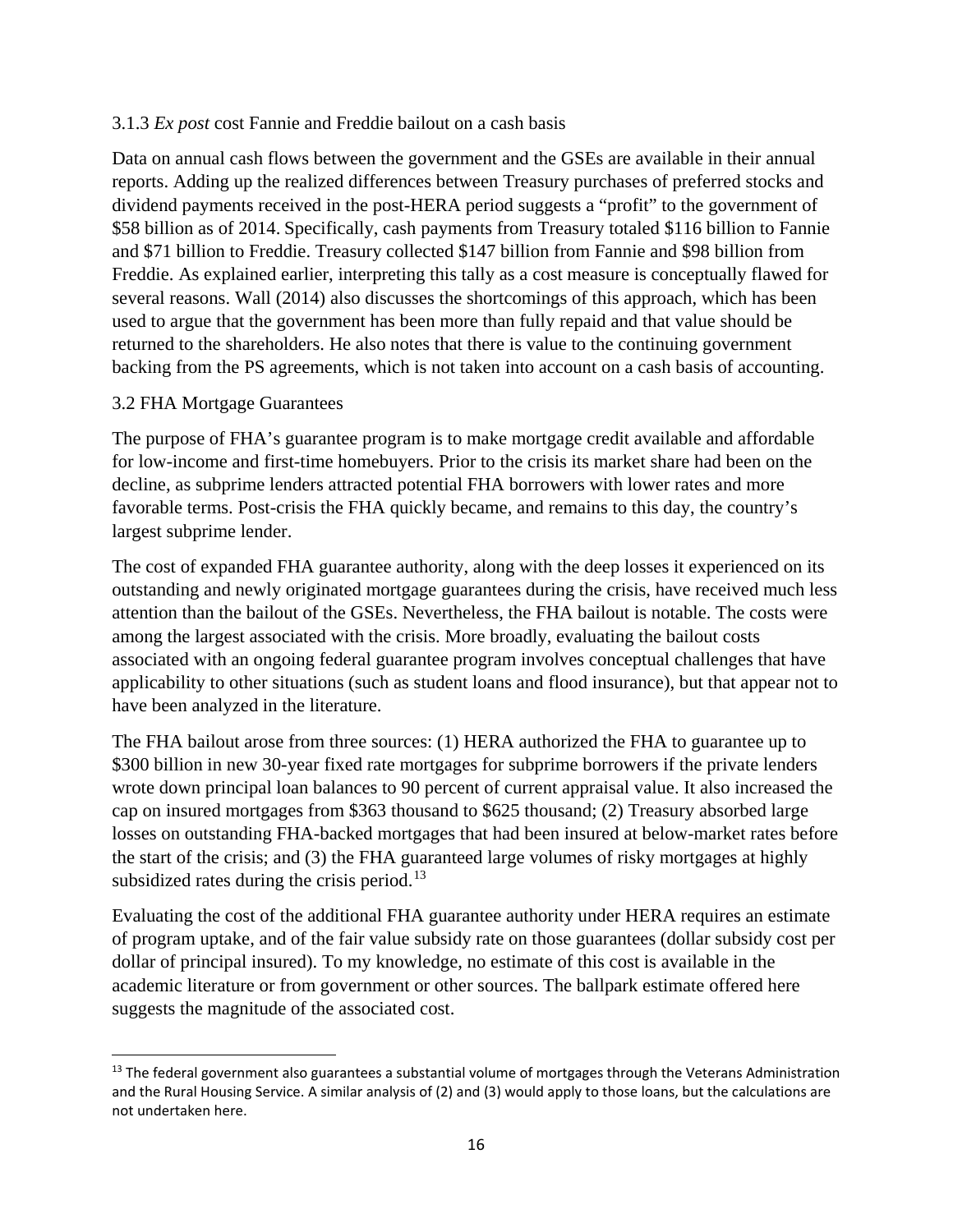A forecast of the take-up of additional guarantee authority as of late 2008 is based on the following assumptions: (1) the size of the residential mortgage market is approximately \$10 trillion; (2) sub-prime makes up 12% of the total;<sup>[14](#page-16-0)</sup> (3) 20% of sub-prime mortgages are distressed; (4) lenders will want to write down only 10% of the distressed mortgages that qualify for the program; and (5) 70% of subprime mortgages are eligible (e.g., are below the principal limit). Multiplying together those percentages, the principal amount of subprime mortgages expected to be refinanced would be \$16.8 billion, an order of magnitude less than the additional guarantee authority.

The other input to the subsidy calculation is the fair value subsidy rate, which when multiplied by loan principal gives the present value of the loan subsidy on a fair value basis. CBO (2006 and 2011) provide estimates of fair value subsidies for FHA loans in various years by extrapolating from pricing data from private mortgage insurance and adjusting for other differences from FHA loans. CBO's subsidy rate range for 2006 is 2% to 5%. Its central estimate for 2012 is 1.5%, a drop that reflects program changes to reduce cost and a recovering housing and job market, as well as methodological differences in the calculation. A further reference point is that the official FCRA subsidies were on order of -2% during the pre-crisis period (that is, when discounting projected cash flows at Treasury rates the program showed a budgetary profit). By 2007 the FCRA estimate had risen to close to zero and remained there through 2010. CBO did not publish fair value subsidy rates for 2008 through 2010. Extrapolating from the 3.5% mid-point of the CBO (2006) range and assuming the same 2% upward shift as reported for FCRA rates going from the pre-crisis to crisis periods, I assume that a 5.5% subsidy rate applies to all FHA guarantees mortgages extended during the 2008-10 period.

Applying that 5.5% subsidy rate to the projected \$16.8 billion in new guarantees arising from the expanded HERA authority yields a cost of about \$900 million. The direct beneficiaries were the existing subprime borrowers who were able to lower their principal balance and possibly their interest rate. Lenders that chose to participate also directly benefited from reductions in expected losses. However, program participation turned out to be considerably lower than projected here. [15](#page-16-1)

The much larger part of the FHA bailout cost arose from subsidies on existing and newly extended guarantees around the time of the crisis. Before turning to those calculations, there are several critical conceptual issues to address. The FHA is an agency within the federal government, not a shareholder-owned financial institution. One might question whether it makes sense to describe a government bailout as involving one of its own programs. The logic that FHA generated bailout costs rests on several observations: First, rescues of governments by other governments or governmental entities are routinely characterized as bailouts (e.g., Greece by the IMF; or sub-national governments by national governments). Second and most importantly here, the FHA's mortgage guarantee business was very similar to that of Fannie and Freddie, including the exposure of taxpayers to uncompensated losses from mortgage defaults.

<span id="page-16-0"></span><sup>&</sup>lt;sup>14</sup> Reported by the Federal Reserve Bank of San Francisco.

<span id="page-16-1"></span><sup>&</sup>lt;sup>15</sup> Lenders wrote down relatively few mortgages under this or other programs, a fact that has been attributed to various institutional constraints and economic incentives.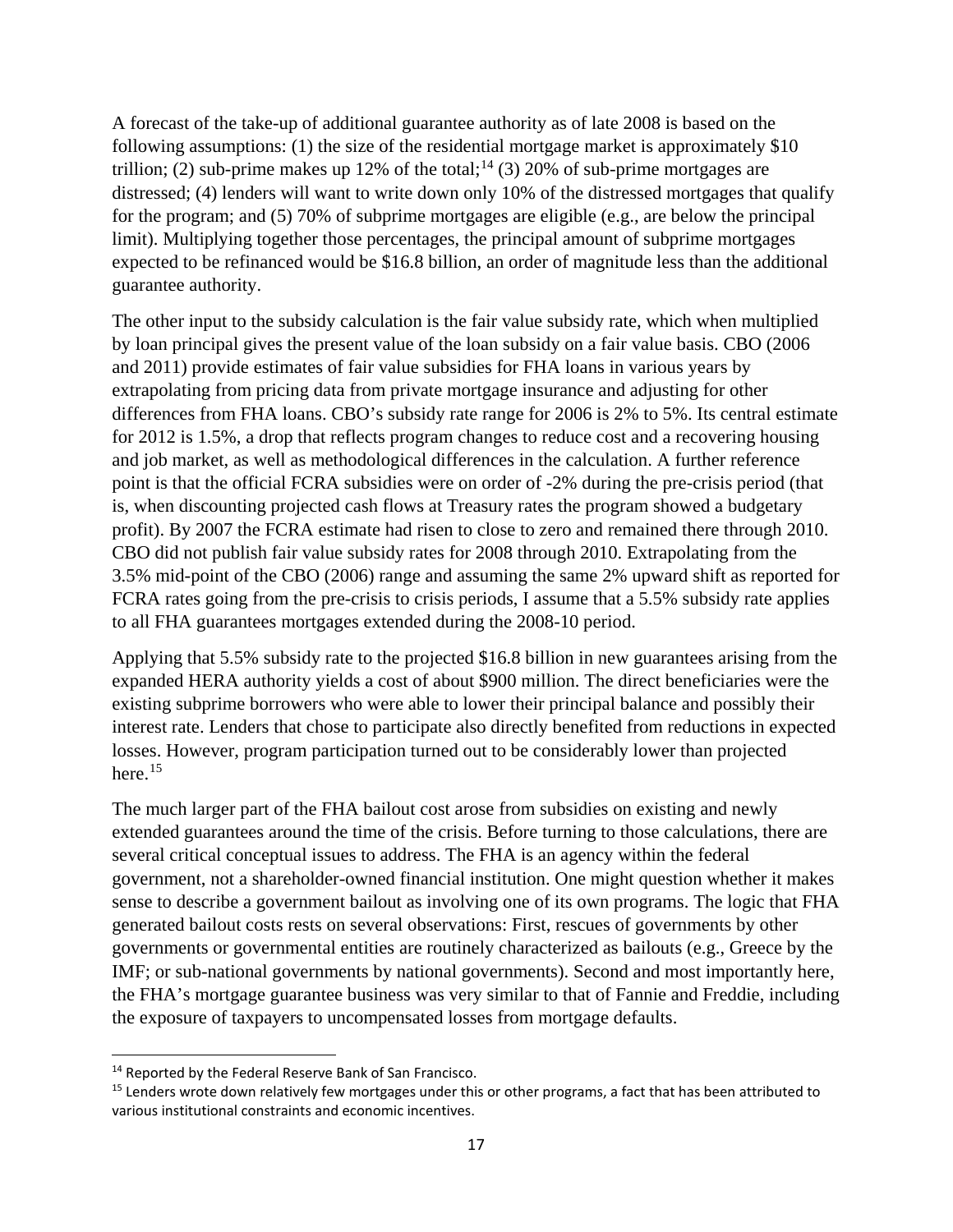Timing is also an issue. FHA guarantees had been subsidized for decades, with the size of subsidies varying over time with changes in program rules and market conditions. There is not a well-defined event date for the bailout of mortgages already on their books when the crisis hit. Nevertheless, the idea of *ex ante* cost described in Section 2 can be applied. FHA's book of outstanding mortgage guarantees just prior to the crisis in 2007 stood at \$332 billion. Multiplying by the mid-point of the CBO (2006) subsidy rate range of 3.5%, the *ex ante* bailout cost for existing guarantees is \$11.3 billion. The \$11.3 billion represents the fair value of the uncompensated subsidy to existing FHA borrowers shortly before the crisis started. It is a conservative estimate in that it does not treat the occurrence of the crisis as a sure thing, as was assumed in calculating the bailout cost for the GSE's existing book of business.[16](#page-17-0)

For the FHA guarantees extended during the crisis and its immediate aftermath, the decision to offer guarantees on highly favorable terms amounts to a bailout of those borrowers who otherwise would have faced much less favorable lending terms in the market, or would have been unable to borrow at all. Those administrative decisions had the equivalent effect of HERA for Fannie and Freddie, of allowing large numbers of significantly subsidized new mortgages to be originated. Applying the 5.5% fair value subsidy rate to the \$868 billion of new FHA guarantees made from 2008 to 2010 implies an additional bailout cost of \$47.7 billion for mortgages insured during the crisis.

In total then, the FHA bailout cost around the time of the crisis is estimated to be about \$60 billion. The direct beneficiaries were primarily the mortgage borrowers that were able to obtain funds on below-market terms. Benefits also accrued to the purveyors of FHA mortgage-related services such as origination and servicing, whose incomes were bolstered by increased lending volumes.

Evaluating FHA costs on an *ex post* cash basis is complicated by how the program is accounted for. The government uses a mix of cash and accrual accounting for the program, with accruals calculated using Treasury rates for discounting. The Mutual Mortgage Insurance Fund is a mechanism peculiar to the FHA that accounts for flows to and from Treasury to the program cumulatively over time. For all federal credit programs, including FHA, budget "re-estimates" track the difference between the original accrual cost estimate, and revisions to that estimate over time that incorporate realized cash flows and revised accrual assumptions.

An *ex post* cash estimate of the bailout cost can be approximated by adding together the reestimates for FHA mortgage guarantees whose performance was likely to be affected by the crisis, as of a later point in time. The loans guaranteed between 2004 and 2010, viewed from the perspective of 2016, fit that description. Many had been repaid or defaulted upon by 2016, which implies that the re-estimates mostly reflect realized cash flows. By this measure, FHA guarantees cost taxpayers \$43 billion more than was originally budgeted for.

<span id="page-17-0"></span><sup>&</sup>lt;sup>16</sup> Although this asymmetry between the treatment of the GSEs and FHA is problematic, it seems unavoidable. It arises because for the GSEs there is a well-defined bailout event with the passage of HERA, whereas FHA subsidies were delivered through mostly pre-existing budget authority.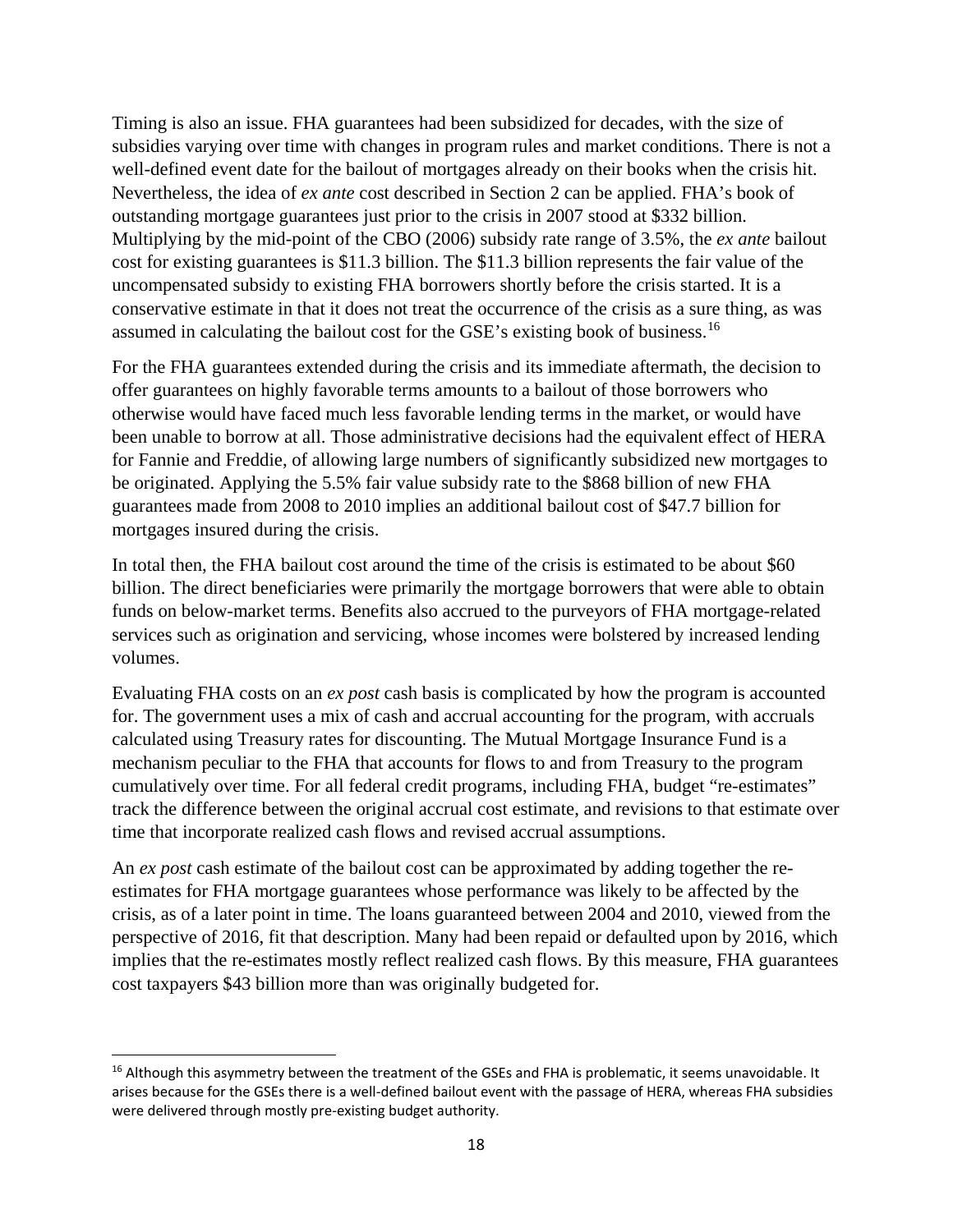Perhaps the most important question with regard to the FHA is how a \$60 billion bailout, one of the largest associated with the crisis, could have received so little popular or policy attention. Certainly a contributing factor is the opaque way in which the program is budgeted and accounted for. The FHA's Mutual Mortgage Insurance Fund is an accounting mechanism that suffers from the shortcomings of *ex post* cash accounting. During the crisis it never went negative, a fact emphasized by the FHA. With regard to the federal budget, credit programs under FCRA have unlimited budget authority to accommodate losses that turn out to be larger than initially predicted, which means that Congress does not have to actively acknowledge cost overruns. It may also be that because the FHA bailout benefited mortgage borrowers rather than private investors it was seen as more benign.

#### 3.3 Troubled Asset Relief Program and Small Business Lending Fund

The Emergency Economic Stabilization Act of 2008, signed into law in October 2008, created the Troubled Asset Relief Program (TARP). That legislation gave the Treasury broad authority to purchase or insure up to \$700 billion of troubled assets to bring stability to the financial system. Within two months \$248 billion had been disbursed and Treasury had announced the intention to use most of the remaining funds if needed. Under the Capital Purchase Program (CPP), which accounted for \$178 billion of the early disbursements, financial institutions received equity infusions in exchange for preferred stock and warrants. The largest disbursements were to JP Morgan Chase, and Wells Fargo, at \$25 billion each; Bank of America, at \$15 billion; and Morgan Stanley and Goldman Sachs, at \$10 billion each, but funds went to over 100 smaller banks as well. Preferred stock purchases also propped up AIG and GMAC, and subsidized loans were made to Chrysler and GM. TARP was also used to absorb potential losses from actions taken by the Federal Reserve and the FDIC, and later to fund grant programs aimed at preventing foreclosures on home mortgages.

Academic analyses of various aspects of TARP include Calomiris and Khan (2015), McDonald and Paulson (2015), and references therein. Veronesi and Zingales (2011) is most closely related to the analysis here. They consider the taxpayer cost of the assistance to large banks, and compare it to the value increase in the securities of those firms. They estimate that "…this intervention increased the value of banks' financial claims by \$131 billion at a taxpayers' cost of \$25 -\$47 billions with a net benefit between \$84bn and \$107bn." They suggest that the direct benefits exceed the costs because of the reduction in the probability of costly bankruptcy.

More detailed fair value analyses of the costs of TARP were undertaken by CBO, which was required by TARP to provide annual updates on cost; and by the Congressional Oversight Panel, which hired Duff and Phelps to perform a fair value analysis of assistance to large financial institutions. The estimates here for the cost at the time of TARP-funded bailouts draw from those analyses.

CBO's 2009 TARP report put the fair value cost of TARP assistance disbursed through year-end 2008 at \$64 billion. The cost is based on difference between value of cash paid the estimated values of the preferred stocks and warrants received. The Congressional Oversight Panel (COP) independently estimated the fair value cost to be between \$53 and \$72 billion a few months later.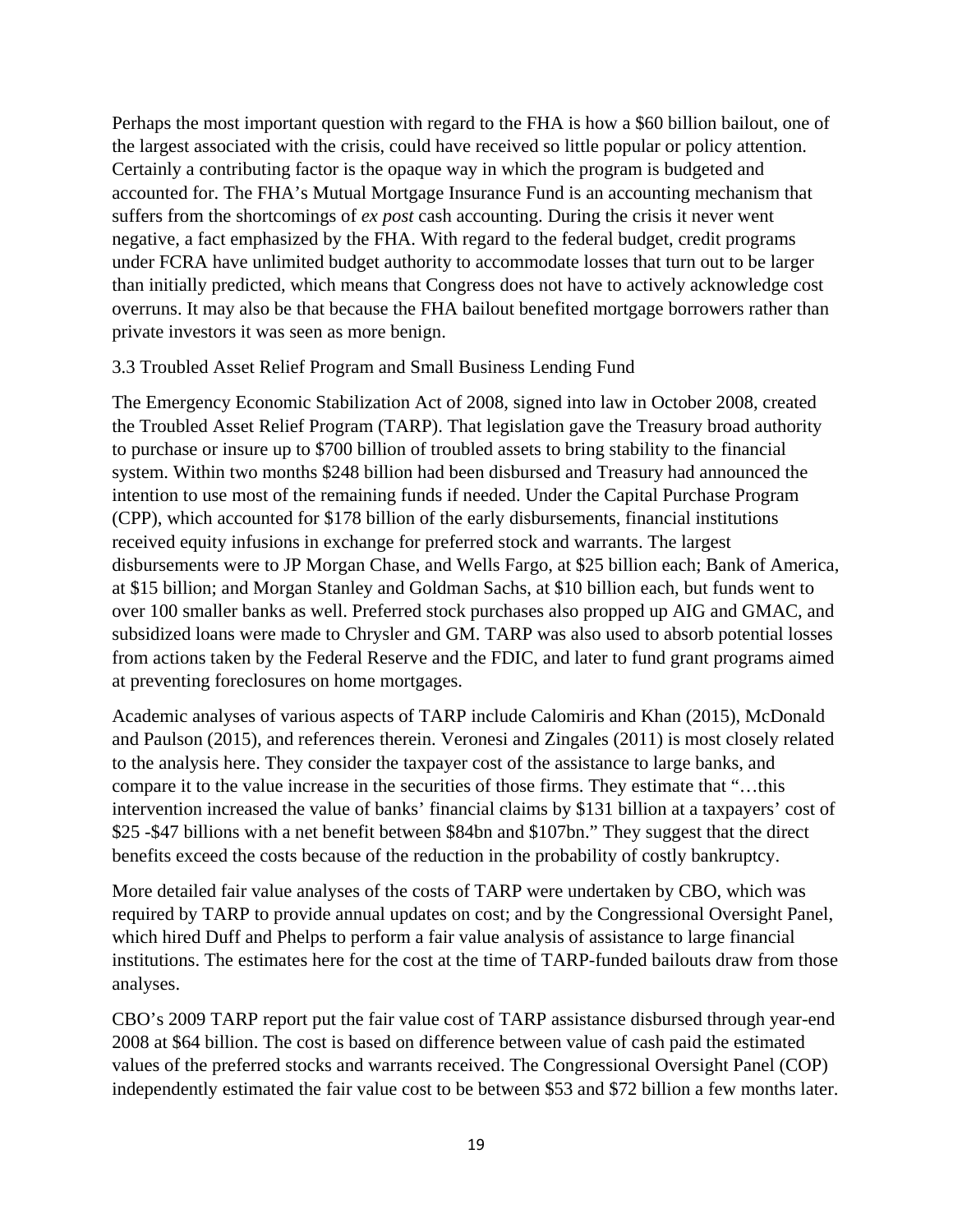Given the volatility and uncertainty about valuations at the time, the two independent estimates are remarkably consistent. The breakdown of subsidies by institution as reported by the COP is shown in Table 1.

| <b>Table 1:</b> TARP subsidies to large financial institutions            |                 |                 |  |  |
|---------------------------------------------------------------------------|-----------------|-----------------|--|--|
| <b>Institution</b>                                                        | Capital         | Subsidy*        |  |  |
|                                                                           | <b>Infusion</b> | (billions, fair |  |  |
|                                                                           | (billions)      | value)          |  |  |
| <b>AIG</b>                                                                | \$40.0          | \$25.20         |  |  |
| <b>Bank of America</b>                                                    | \$15.0          | \$2.55          |  |  |
| Citigroup                                                                 | \$25.0          | \$9.50          |  |  |
| Citigroup                                                                 | \$20.0          | \$10.0          |  |  |
| Goldman Sachs                                                             | \$10.0          | \$2.50          |  |  |
| <b>JPMorgan Chase</b>                                                     | \$25.0          | \$4.38          |  |  |
| <b>Morgan Stanley</b>                                                     | \$10.0          | \$4.25          |  |  |
| <b>PNC</b>                                                                | \$7.6           | \$2.05          |  |  |
| U.S. Bancorp                                                              | \$6.6           | \$0.30          |  |  |
| <b>Wells Fargo</b>                                                        | \$25.0          | \$1.75          |  |  |
|                                                                           |                 |                 |  |  |
|                                                                           | Total cost:     | \$62.47         |  |  |
| *Based on midpoint of COP estimates of preferred stock and warrant values |                 |                 |  |  |

At that time further TARP disbursements were viewed as likely. The funds were available to use for a variety of purposes, and there was the risk of large losses from the use of TARP to back contingent liabilities of the Federal Reserve and FDIC arising from their emergency facilities had the crisis worsened. To roughly account for the cost of the remaining exposures, I assume an expected \$100 billion of additional disbursements, and apply the average subsidy rate estimated by CBO on existing disbursements. That puts the total fair value cost at the time of the bailout at \$90 billion.

In fact, more than an additional \$100 billion of TARP funds were eventually paid out under a variety of programs. CBO (2018) reports that \$439 billion of the \$700 billion available had been disbursed. Nevertheless, the *ex post* cash cost of TARP was considerably less than the fair value cost at the time of the bailouts, as most of the assistance was eventually repaid. Although the headline payouts to big banks and the GSEs were recovered, incurred losses from AIG, the auto loans, and the mortgage grant programs resulted in a net loss of about \$30 billion.<sup>[17](#page-19-0)</sup>

A TARP-like program that has received much less attention was the Small Business Lending Fund (SBLF), created by the Small Business Jobs Act of 2010. It made available government capital to qualifying community banks and community development loan funds at a belowmarket price. Under that program, Treasury purchased preferred stock with a dividend that was

<span id="page-19-0"></span><sup>&</sup>lt;sup>17</sup> Although CBO was directed in the legislation to report costs on a fair value basis, they nevertheless report realized losses on a cash basis and refer to them as the costs. For that reason, only the estimates in CBO's 2009 report, which are on a fair value basis, are used in the calculations of costs at the time of the bailouts.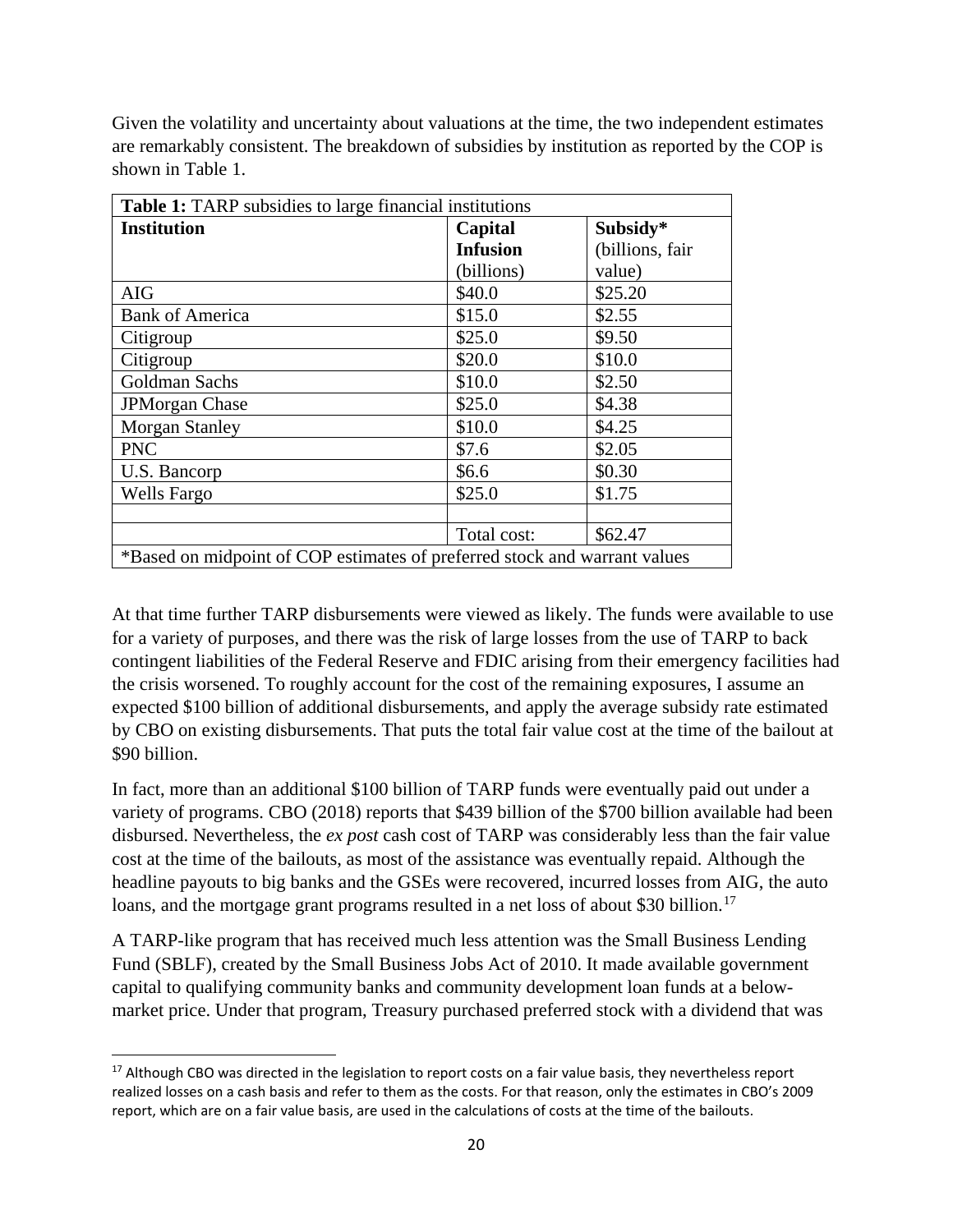contingent on the amount of new small business lending by an institution. CBO estimated the fair value cost of the SBLF to be \$6.2 billion shortly before it was enacted.<sup>[18](#page-20-0)</sup>

The primary direct beneficiaries of TARP assistance were the uninsured debt holders of the financial institutions receiving the assistance. For the reasons explained earlier, equity holders benefited less because of the dilution in the value of their claims from the warrants and preferred stock granted to the government.

3.4 Federal Reserve emergency facilities

The Federal Reserve took a number of extraordinary measures during and after the worst of the financial crisis that exposed it to trillions of dollars of potential credit exposure. Figure 4 shows the realized balances on the facilities over time. To what extent did those actions constitute a bailout?



# **Figure 4:**

**Funding Provided Through Selected Federal Reserve Programs** 

a. The data for the American International Group (AIG) comprise the outstanding balance on the line of credit plus equity holdings in AIA Aurora Limited Liability Company (LLC) and ALICO Holdings LLC.

CBO (2012) undertook an analysis that effectively answers that question by assessing the present value of net payments from the government evaluated on a fair value basis over the expected life of the facilities. It also explains the budgetary impacts, which it reports on a cash basis. Its fair value estimate is conceptually consistent with the preferred measure of bailout costs here.

Despite the trillions of dollars of new exposures, CBO estimated the total fair value cost to be \$21 billion. There are several reasons why the cost is modest. Some programs involved large amounts of collateral and short loan maturities that protected the Federal Reserve from losses. Others, like the Maiden Lane facilities, exposed the Federal Reserve to considerable credit risk. However, most of those transactions were carried out on a fair value basis or through an auction mechanism that suggested the subsidies conferred were negligible. Furthermore, some of the transactions shielded the Federal Reserve by putting TARP funds in a first-loss position. The

<span id="page-20-0"></span> <sup>18</sup> https://www.cbo.gov/sites/default/files/111th-congress-2009-2010/costestimate/hr5297housepassed0.pdf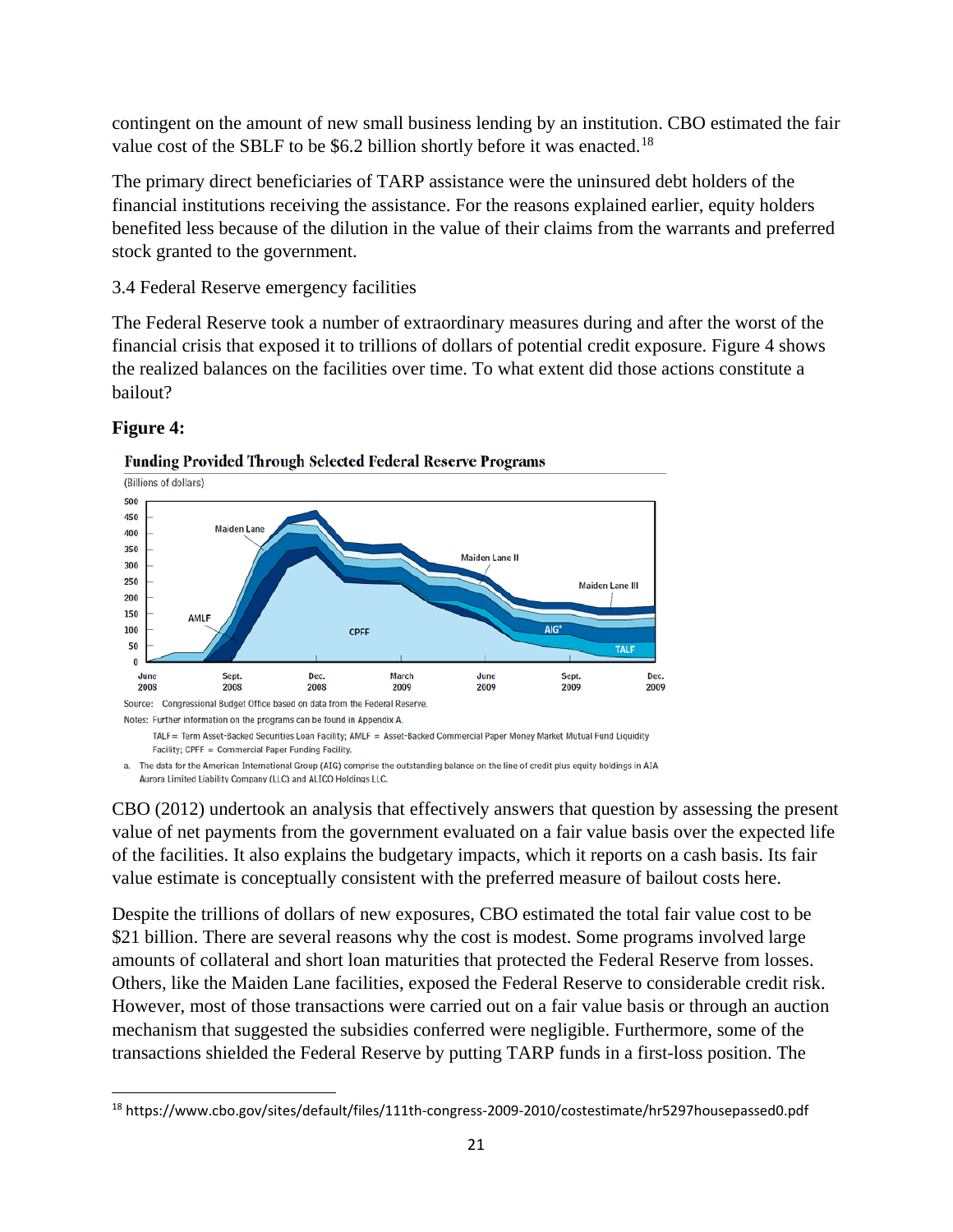programs judged to involve costs to the Fed, most notably TALF, involved loans that: were backed by risky collateral and that had TARP protection capped at less than potential losses; that had administratively set rather than market-based interest rates; and that extended over horizons of months or years.

The outcomes for the Federal Reserve on a cash basis are not evaluated here because detailed cash flow information does not appear to be readily available. However, the realized net cash flows to the government from the Fed's emergency actions were almost certainly positive.

## 3.5 Expanded FDIC coverage

The FDIC significantly expanded deposit insurance coverage to head off the possibility of runs by uninsured depositors. There were two notable administrative policy actions that were taken under its existing statutory authorities. The first was to temporarily increase the cap on insured deposits from \$100,000 to \$250,000 in October 2008.<sup>[19](#page-21-0)</sup> The second, finalized a month later, was to create the Temporary Liquidity Guarantee Program (TLGP). The TLGP had two components, a Debt Guarantee Program for newly issued bank debt, and a Transaction Account Guarantee Program that provided unlimited coverage of transaction accounts to banks that opted in, initially at no cost to the banks, and then in exchange for fees.

Estimating the fair value cost of those actions at the time they were announced would involve assumptions about the distributions of the expansion of covered deposits, the likelihood and severity of losses paid by the FDIC, premiums collected, and appropriate discount rates; and inputting those values into a pricing model such as Marcus and Shaked (1984), which builds on the insights in Merton (1977). To my knowledge, such an estimate has not been published for these programs.

However, for the FDIC such a prospective cost estimate would significantly overstate the cost to taxpayers. That is because the FDIC is required by statute to recover losses with assessments on solvent financial institutions *ex post* when the Deposit Insurance Fund is depleted. The Treasury provides a backstop in the form of a credit line. Along with the expansion of FDIC coverage, Treasury increased the FDIC credit line from its normal level of \$100 billion to \$500 billion.

Taxpayers would only realize losses if draws on the Treasury line were not fully repaid, for instance because surviving banks could not afford to repay the losses without becoming insolvent themselves, or more because of below-market rates charged by Treasury. Those possibilities suggest that the expanded FDIC coverage qualifies as a bailout, though it was not a large one.

To suggest the order of magnitude of the bailout cost, assume that at the time FDIC coverage was expanded, there was a 10% chance that the crisis would intensify and the entire line would be drawn, and in that event, only 80% of the draw would be recovered in present value terms. In all other scenarios the Treasury would be fully repaid for any borrowing. Under those admittedly arbitrary but not implausible assumptions, the bailout cost is \$10 billion.

<span id="page-21-0"></span> $19$  The Dodd Frank Act later made that temporary increase permanent.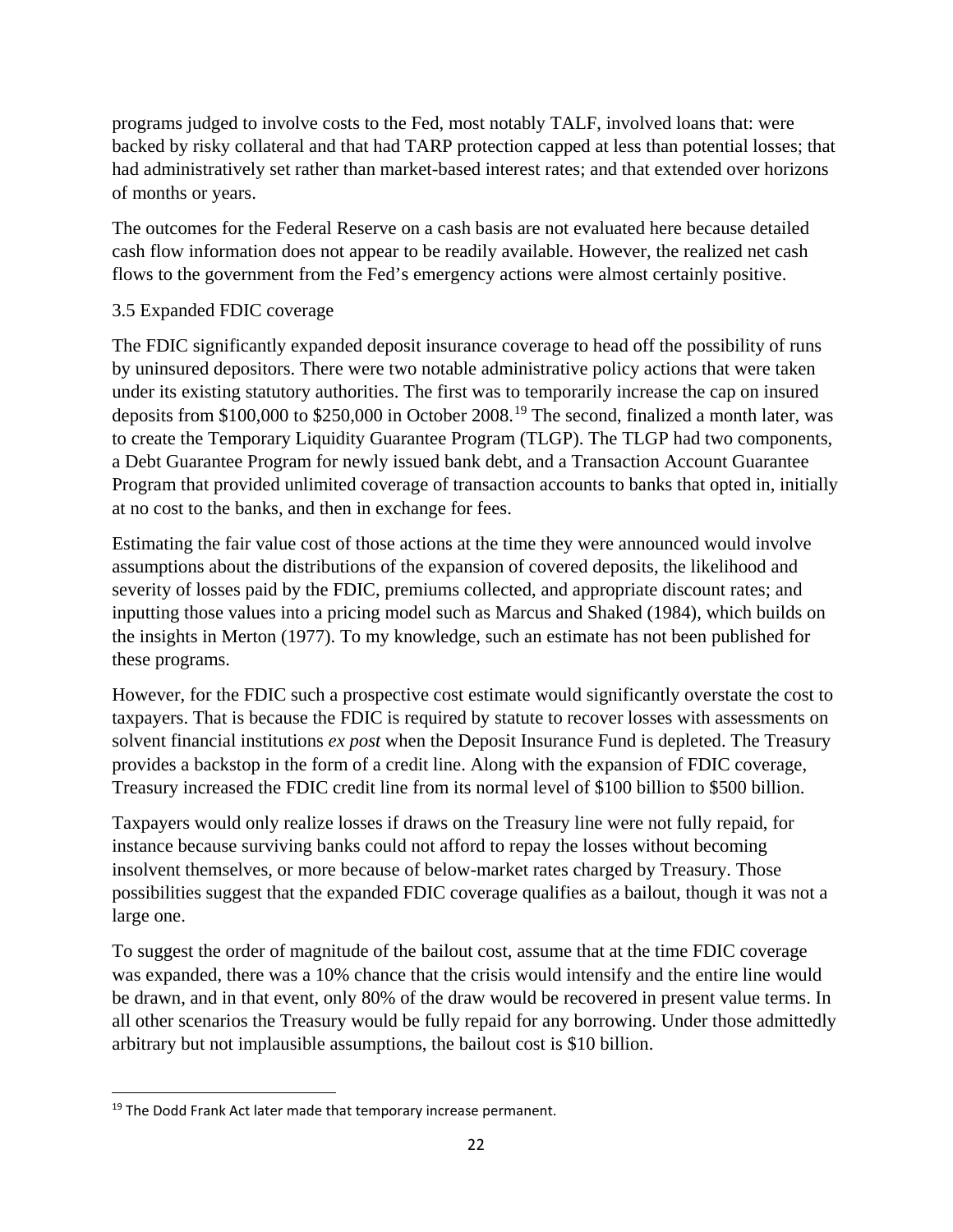To the extent this is a bailout, banks are clearly the direct beneficiaries. However, because FDIC participation is effectively mandatory for banks, the expanded programs have the incidence of a tax on banks that pay premiums (*ex ante* and in expectation *ex post*) in excess of the cost of risk they impose on the system, and conversely riskier banks receive a net subsidy.

On an *ex post* cash basis, changes in the Deposit Insurance Fund track the cash flows to and from the FDIC over time. The fund stood steady at about \$52 billion from the  $4<sup>th</sup>$  quarter of 2007 to the  $2<sup>nd</sup>$  quarter of 2008. By the 4<sup>th</sup> quarter of 2008 it had fallen to \$34.6 billion, and by the 4<sup>th</sup> quarter of 2009 it had turned negative, to -\$8.2 billion. The fund reached its most negative point in the 1<sup>st</sup> quarter of 2010 at -\$20.9 billion, and slowly recovered from there. By the  $4<sup>th</sup>$  quarter of 2012 it stood at \$25 billion, and in June of 2018 it had reached \$97.6 billion. The FDIC had enough money on hand at the time to cover the realized negative fund balances without borrowing from Treasury.

This analysis casts doubt on the common perception that underpriced deposit insurance provides a significant subsidy to banks. In fact prospective costs to taxpayers are small, even during a severe financial crisis. The direct costs fall largely on strong banks, which through the system subsidize weaker ones. However, there may also be substantial indirect costs, for instance through incentive effects.

3.6 Student loans and other federal credit programs

Similarly to the FHA, other federal credit programs--for student loans, small business and farm credit, etc.--provided significant subsidies that were magnified by the financial distress and economic downturn following the crisis.

The federal student loan program is particularly notable for its size and the large subsidies it provided. In fact, federal student loans was the only major credit category that did not contract during the crisis period. Between 2008 and 2010, \$319 billion in new loans were disbursed through the federal direct and guaranteed student loan programs.<sup>[20](#page-22-0)</sup> As for the FHA, the decision to offer credit on highly favorable terms during the crisis period amounts to a bailout of those borrowers who otherwise would have faced much less favorable lending terms in the market, or would have been unable to borrow at all. Applying a subsidy rate of 14% to those 2008-2010 loans--based loosely on calculations explained in Lucas (2016) and references therein--implies a cost of \$44 billion. Although it is not estimated here, there was also an *ex ante* bailout cost associated with the government's outstanding student loans at the start of the crisis.

Administrative actions taken by the Department of Education in 2011 significantly expanded its Income-Driven Repayment Program. Those changes could be viewed as a partial bailout of students that had accumulated large amounts of debt during the financial crisis. Specifically, borrowers that took out their first loans in 2008 or later and took out at least one loan in 2012 or later were able to qualify for an annual cap on payments of 10% of income (previously capped at 15%), with loan forgiveness after 20 years of payments (previously 25 years) (Delisle and Holt,

<span id="page-22-0"></span><sup>&</sup>lt;sup>20</sup> Federal lending volumes can be found in the Federal Credit Supplement to the U.S. Budget, which is published annually by the U.S. government.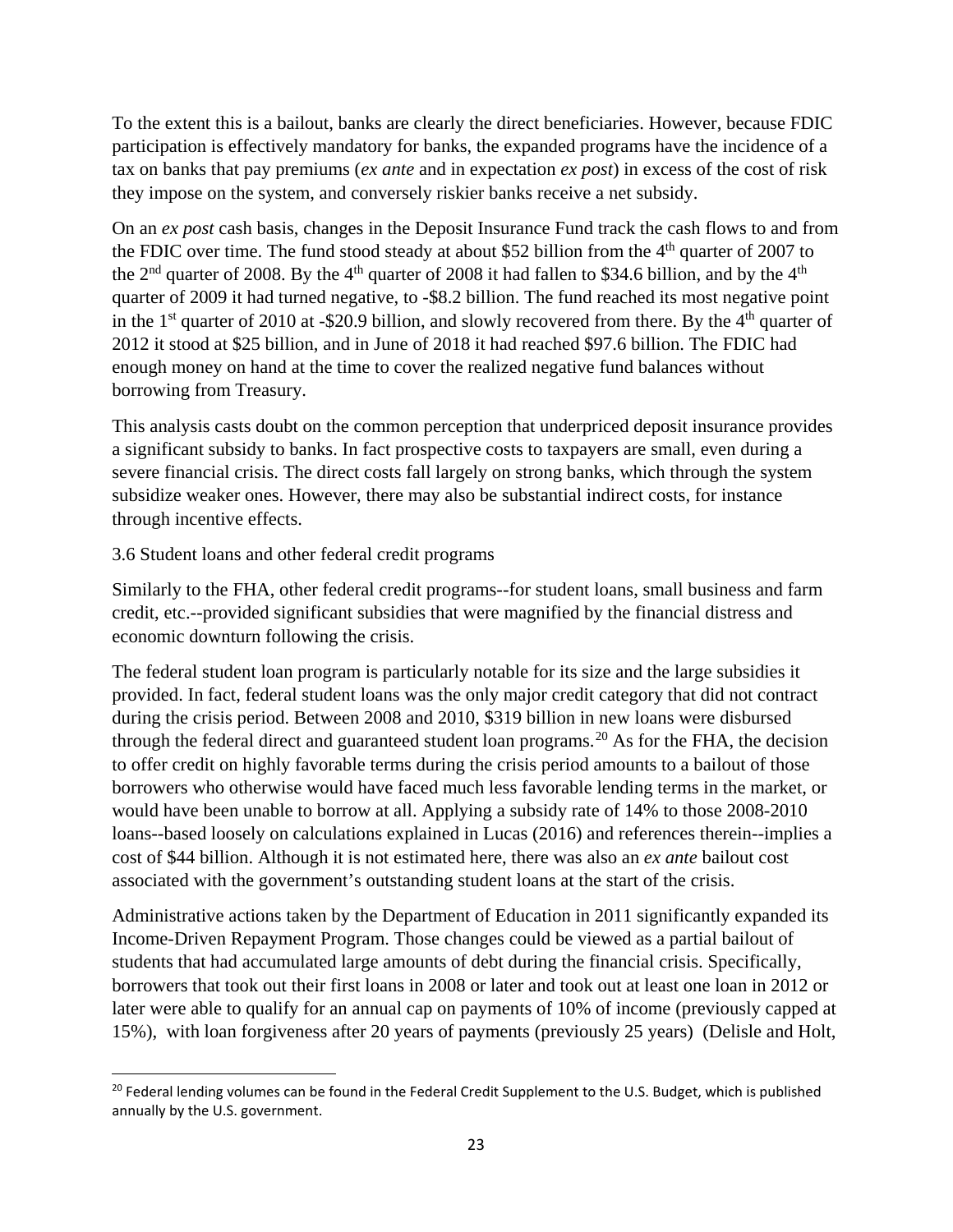2012). While the effects of the change would not be reflected in cash flows for a number of years, DeLisle (2015) estimates that the cost of the program expansion on a fair value basis would rise to \$11 billion annually by 2014.<sup>[21](#page-23-0)</sup>

Despite the significant costs of non-FHA federal credit programs during the crisis, they are excluded below from my preferred tally of total bailout costs. That can be justified by the business-as-usual aspect of most of their activities during that time (with some exceptions, such as the expansion of income-driven repayment for student loans). The FHA is included in bailout costs because its policies were part of a larger set of actions taken to prop up the mortgage market and because that role was explicitly recognized in the HERA legislation.

## 3.7 Summing it all up

Table 3 summarizes the bailout costs using my preferred metric—a fair value basis around the time of the crisis. Those estimates total about \$500 billion. Almost 75% of the cost is associated with Fannie, Freddie and FHA, which perhaps is not surprising considering that the housing price meltdown was ground zero of the crisis. The next most costly intervention was TARP, with the bailouts of AIG and Citigroup comprising about half of the total cost. Although the Federal Reserve and the FDIC took aggressive steps to maintain liquidity in the markets, for the most part they were able to do that without creating large exposures for taxpayers.

| <b>Table 2:</b> Summary of Fair Value Bailout Costs |                 |  |
|-----------------------------------------------------|-----------------|--|
|                                                     |                 |  |
| <b>Institution</b>                                  | Cost (billions) |  |
| Fannie & Freddie                                    | \$311           |  |
| <b>FHA</b>                                          | \$60            |  |
| <b>TARP</b>                                         | \$90            |  |
| <b>Small Business Lending Fund</b>                  | \$6             |  |
| <b>Federal Reserve</b>                              | \$21            |  |
| <b>FDIC</b>                                         | \$10            |  |
|                                                     |                 |  |
| <b>TOTAL</b>                                        | \$498           |  |
|                                                     |                 |  |

Another way to slice these fair value bailout costs is to include only the support that went to private investors. That figure can be calculated by subtracting from the Table 3 total the amounts that directly benefited borrowers: \$60 billion for FHA and the \$20 billion for Fannie and Freddie incurred post-conservatorship.<sup>[22](#page-23-1)</sup> That implies a cost for the bailout of private investors of  $$418$ billion. Going in the other direction, if one wants to include the subsidies provided through all federal credit programs, not just the FHA, a ballpark estimate is a cost increase between \$60 and \$120 billion.

<span id="page-23-0"></span> <sup>21</sup> https://www.newamerica.org/education-policy/edcentral/income-based-repayment-cost/

<span id="page-23-1"></span><sup>&</sup>lt;sup>22</sup> A small portion of TARP funds also was eventually used to help borrowers.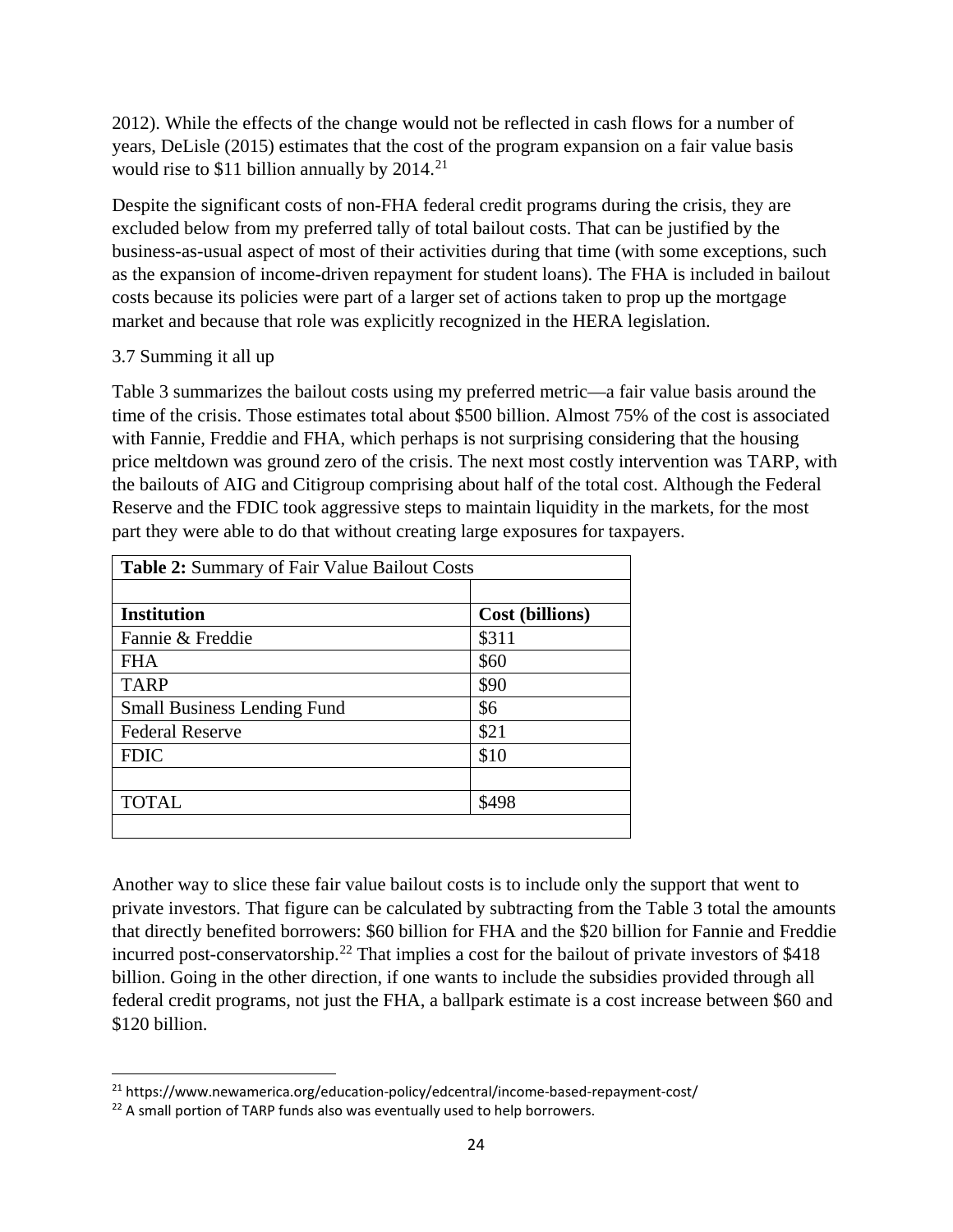Costs on an *ex post* cash basis were only identified for a subset of the above programs, but it is likely that on that basis the government came out ahead. Hopefully, the reader has been convinced that there is little meaningful information in this fact.

## 4. Broader economic effects of bailouts

The theoretical mechanisms by which bailouts can preserve liquidity in financial markets and help avert contagion are well understood (e.g., Gorton and Huang, 2004 and references therein), and their effectiveness at least in the short run has been demonstrated in many historical episodes. However, much has also been written about potential adverse consequences of bailouts and what might be done about it (e.g., Stern and Feldman, 2009).

An important issue is the *ex ante* effects on risk-taking incentives. The influential work of Merton (1974 and 1977) showed the equivalence of financial guarantees with put options, whose value increases with the volatility of the underlying asset.<sup>[23](#page-24-0)</sup> As applied to financial institutions, that logic suggests that underpriced government guarantees provide an incentive to make riskier investments because shareholders get the upside and the government gets the downside.

However, an offsetting effect that can flip incentives of bank managers and shareholders from risk-loving to risk-averse is that subsidized credit support creates charter value for solvent institutions. That effect was recognized in Merton's early work, and Marcus (1984) develops the idea in an important paper showing that an insured institution in some circumstances would choose to take less risk than an otherwise similar institution in order to preserve the value of the borrowing cost advantage generated by the guarantee. Lucas and McDonald (2010) establish a related result in the context of the implicit pre-crisis guarantees to the GSEs. Panageas (2006) looks at related issues. This effect implies that insured institutions will gamble for salvation once they are distressed, but may take less than optimal amounts of risk when they are solvent.

The charter value created by underpriced government guarantees can also make it harder for uninsured institutions to compete. That observation has been used to explain the persistently large market share of Fannie and Freddie in the decades leading up to the crisis, and also for the relative growth of too-big-to fail banks despite regulatory efforts to end that status. The anticompetitive effects can be expected to increase the cost of financial services, and to exacerbate systemic risk by allowing too-big-to-fail institutions to become even bigger. Some studies have estimated the borrowing cost advantage of being too-big-to-fail (e.g., Farooq and Christophersen, 2010) but to my knowledge the wider anticompetitive effects have not been quantified in the literature.

Other important analyses of broader bailout effects include, but are not limited to, the following studies and references therein: Acharya et. al. (2014), who observe that bailouts convert bank risk into sovereign risk; Diamond and Raghu (2002), who show that poorly structured bailouts can increase systemic risk; Farhi and Tirole (2012), who model the collective moral hazard that arises from imperfectly designed government support of financial institutions; and Berger et. al.

<span id="page-24-0"></span> $23$  Marcus and Shaked (1984) provide an early practical application to valuing deposit insurance.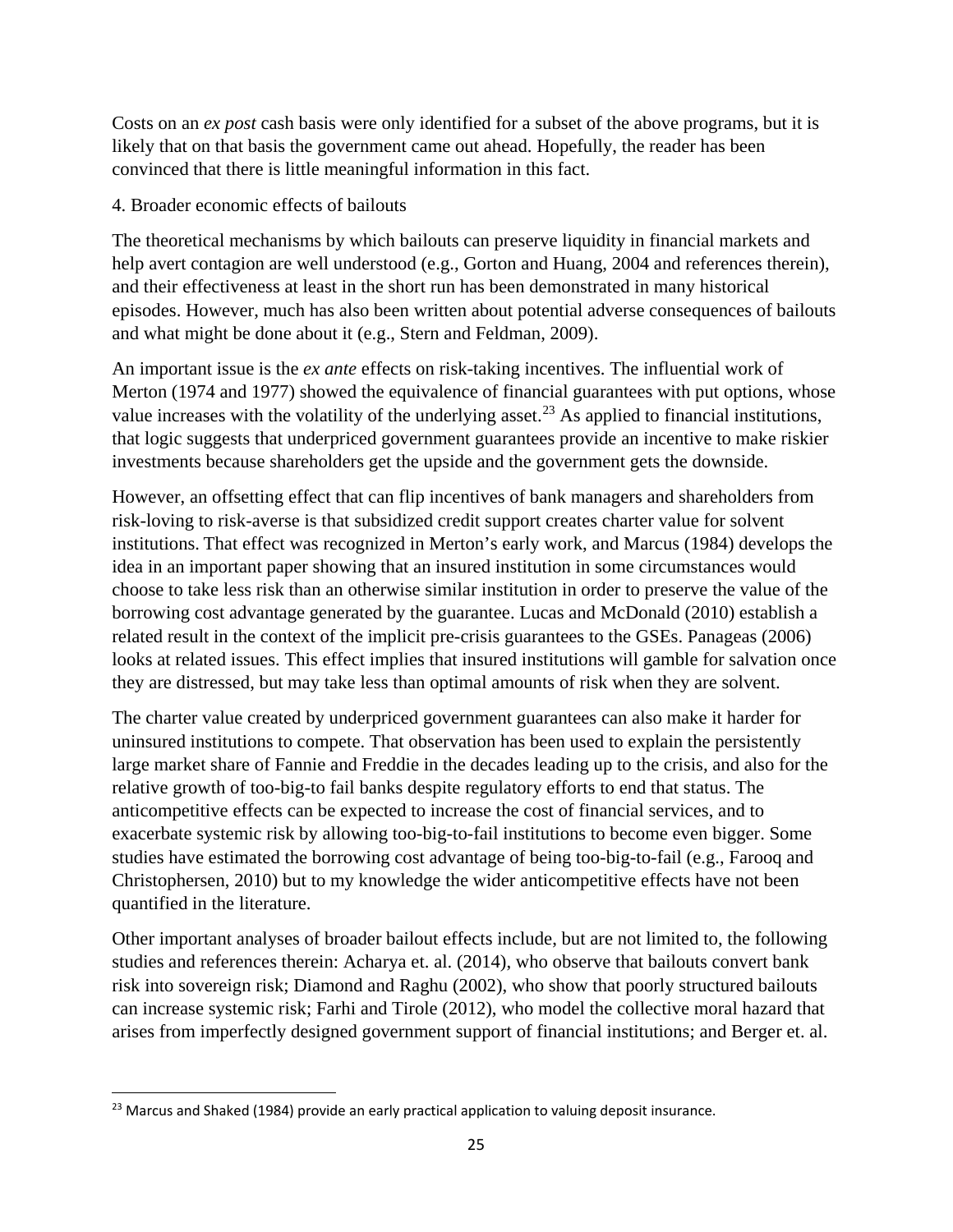(2018), who develop a model that they use to quantify and compare the economic effects of bailouts, bail-ins and doing nothing.

Economists have explored a range of alternatives to bailouts that might have fewer adverse consequences. Those include higher capital requirements, the creation of Orderly Liquidation Facilities and Living Wills, and requiring bail-ins. A survey of that important literature is beyond the scope of this paper.

# 5. Conclusions

Properly measured, the direct costs of bailouts arising from the 2008 U.S. financial crisis totaled about \$500 billion. That conclusion rests on many uncertain assumptions, and the estimates presented here, individually and collectively, should be viewed as having wide error bands. Nevertheless, the total is large enough to conclude that the bailouts were not a free lunch for policymakers as some have claimed. At 3.5% of 2009 GDP it is a cost that is big enough to raise serious questions about whether taxpayers could have been better protected. Another point of comparison are the concerns that were raised at the time about the affordability of the \$392 billion cost of the American Recovery and Reinvestment Act, the major stimulus package enacted in 2009 to combat the recession.

At the same time, the analysis establishes that assertions of costs to taxpayers in the multiple trillions of dollars are not true. The estimated cost of \$500 billion is small enough to raise questions about the wisdom of trying to end bailouts without seriously weighing the costs of doing so. The magnitude suggests the possibility that the costs of financial suppression and regulatory compliance could exceed those of allowing a small probability of future bailouts. It also suggests that it would be worthwhile to seriously try to assess the costs and benefits of the regulations put into place after the crisis, including their more difficult to measure indirect effects.

A novel finding in this analysis is the large size of borrower bailouts involving federal credit programs, most notably by the FHA, the GSEs after they were taken into conservatorship, and federal student loans. Also notable are the modest costs found to be associated with the major actions taken by the Federal Reserve and the FDIC, both of which assumed large risk exposures, but with protections in place that shielded ordinary taxpayers from bearing most losses.

The unsecured creditors of large financial institutions--most significantly, of Fannie and Freddie, Citigroup and AIG—were the largest direct beneficiaries at the time of the bailouts. The equity holders of those institutions benefited less than the popular perception, as many were effectively wiped out. However, prior to the bailouts equity prices may have been boosted by the perceived value to shareholders of being a too-big-to-fail institution. For the bailouts arising from federal credit programs, the direct beneficiaries were the borrowers that otherwise would have been unable to obtain funds or would have paid more.

A similar approach to the one here could be used to estimate bailout costs and to identify the direct beneficiaries for other countries and other historical episodes. For example, it would be useful to study the European bailouts that occurred around the same time but under quite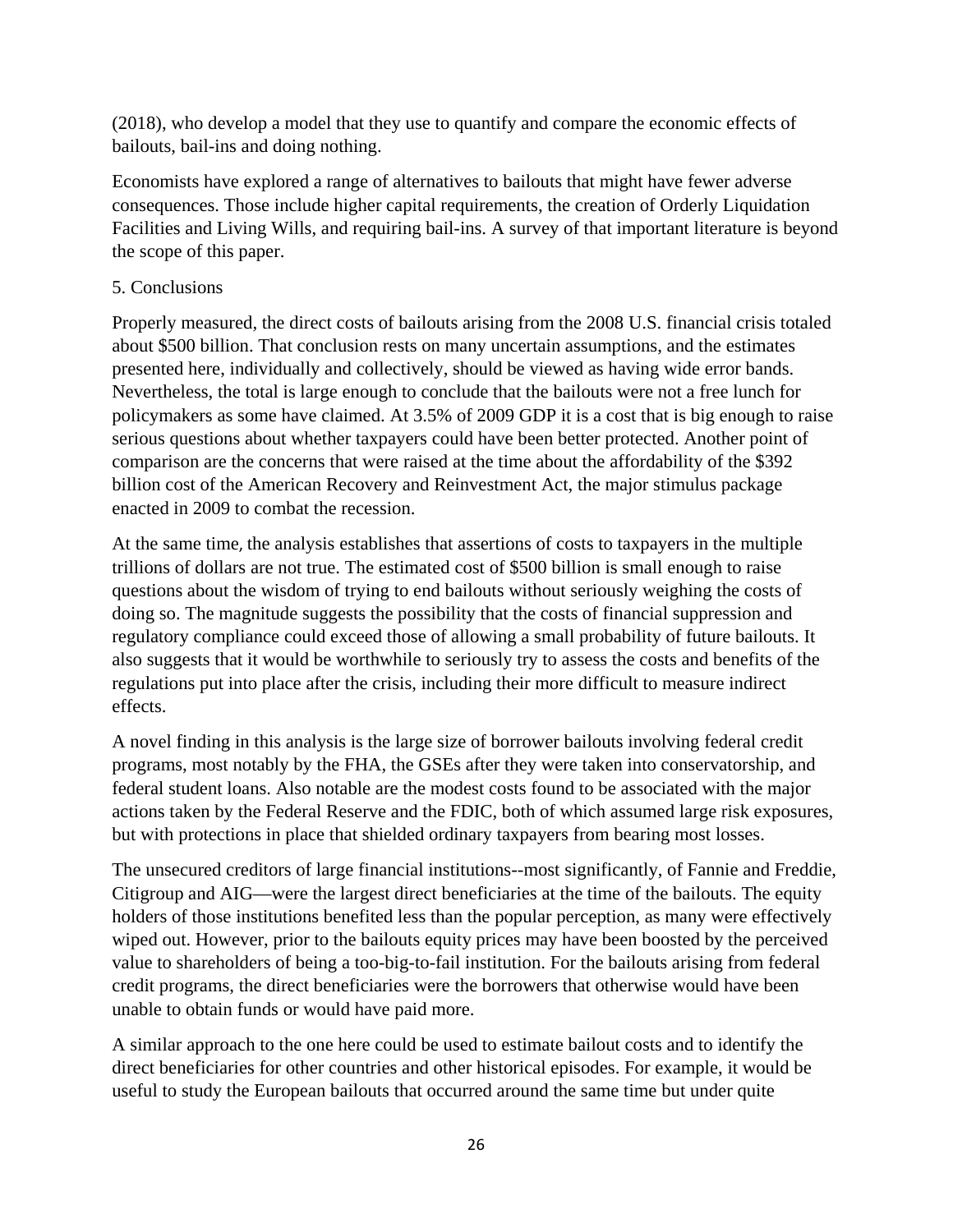different regulatory and political frameworks than those in the United States. The approach could also be applied to the earlier bailouts in Japan and the wave of bailouts in emerging markets in the 1990s. A challenging but valuable contribution would be the development and calibration of models that could begin to quantify the competitive and broader economic effects of bailouts, and that could be used to evaluate the counterfactual effects of alternative policy actions. Developing credible frameworks for quantifying benefits is a challenging but important direction for future research as well.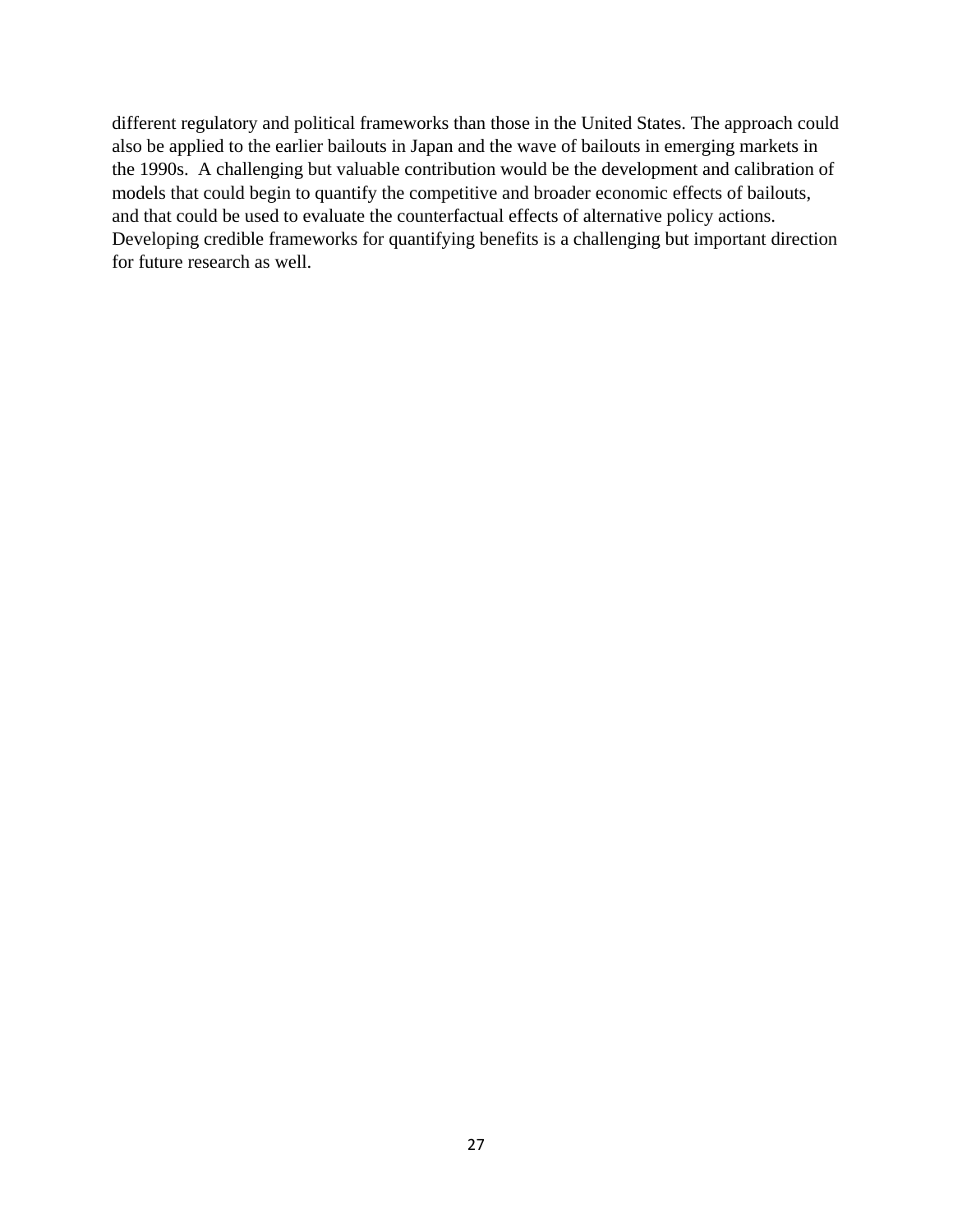#### References

Acharya, Viral, et al. (2014), "A Pyrrhic Victory? Bank Bailouts and Sovereign Credit Risk." *The Journal of Finance*, vol. 69, no. 6, pp. 2689–2739.

Akram, Farooq and Casper Chrstophersen (2010), "Interbank Overnight Interest Rates - Gains from Systemic Importance," Norges Bank working paper

Arrow, K. J.; Debreu, G. (1954). "Existence of an equilibrium for a competitive economy". *Econometrica*. **22** (3): 265–290.

Ball, Laurence (2018), The Fed and Lehman Brothers, Setting the Record Straight on a Financial Disaster, Cambridge University Press

Bernanke, Ben (2015), The Courage to Act, W.W. Norton and Co.

Berger, Allen, Charles P. Himmelberg, Raluca A. Roman, and Sergey Tsyplakov. (2018) "Bank Bailouts, Bail-ins, or No Regulatory Intervention? A Dynamic Model and Empirical Tests of Optimal Regulation," working paper, University of South Carolina

Calomiris, Charles and Urooj Khan (2015), "An Assessment of TARP Assistance to Financial Institutions" *Journal of Economic Perspectives*, Volume 29, Number 2, pages 53-80.

Congressional Budget Office (2006), "Assessing the Government's Costs for Mortgage Insurance Provided by the Federal Housing Administration," Letter to Honorable Jeb Hensarling, https://www.cbo.gov/sites/default/files/109th-congress-2005-2006/reports/07-17-fha.pdf

\_\_\_\_\_\_\_(2009a), "The Budget and Economic Outlook: An Update (August), https://www.cbo.gov/sites/default/files/111th-congress-2009-2010/reports/08-25 budgetupdate\_1.pdf

\_\_\_\_\_\_\_ (2009b), "The Troubled Asset Relief Program: Report on Transactions through December 31, 2008"

\_\_\_\_\_\_\_(2010a), "The Budgetary Impact and Subsidy Costs of the Federal Reserve's Actions During the Financial Crisis," CBO Study

\_\_\_\_\_\_\_ (2010b), "CBO's Budgetary Treatment of Fannie Mae and Freddie Mac," Background Paper

\_\_\_\_\_\_\_ (2011), "Accounting for FHA's Single-Family Mortgage Insurance Program on a Fair-Value Basis," Letter to the Honorable Paul Ryan, https://www.cbo.gov/publication/41445

\_\_\_\_\_\_\_ (2018), "Report on the Troubled Asset Relief Program—March 2018"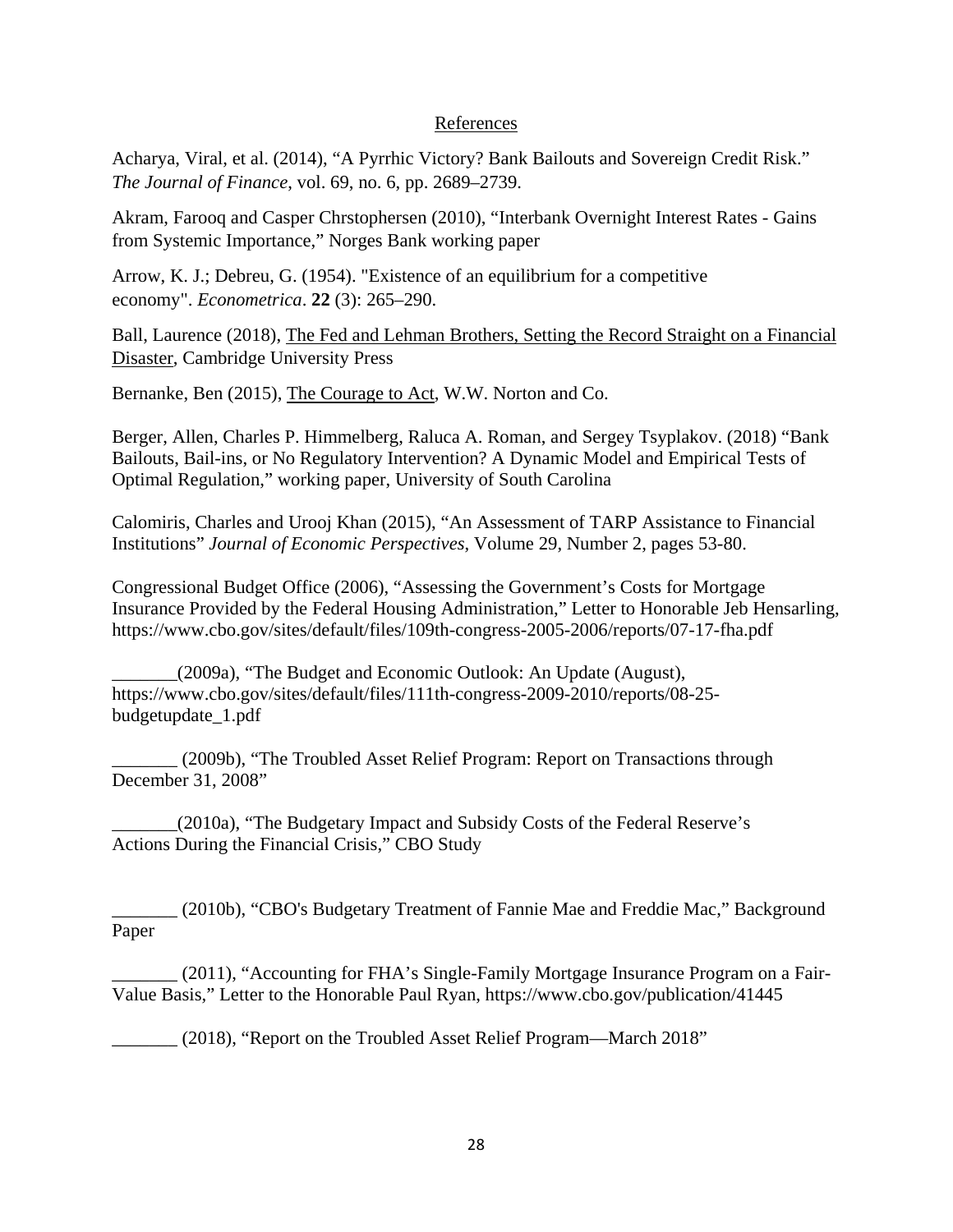Delisle, Jason and Alex Holt (2012), "SafetyNet or Windfall? Examining Changes to Income-Based Repayment for Federal Student Loans," New America Foundation

Delisle, Jason (2015), "What Does Income-Based Repayment for Student Loans Cost?" New America, https://www.newamerica.org/education-policy/edcentral/income-based-repaymentcost/

Diamond, D., & Rajan, R. (2002). Bank Bailouts and Aggregate Liquidity. *The American Economic Review, 92*(2), 38-41.

Duff and Phelps, (2009), "Valuation Report, Congressional Oversight Panel"

Farhi, E., & Tirole, J. (2012). Collective Moral Hazard, Maturity Mismatch, and Systemic Bailouts. *The American Economic Review, 102*(1), 60-93

Feldman, Ron (1999). "Estimating and managing the federal subsidy of Fannie Mae and Freddie Mac: Is either task possible?" *Journal of Public Budgeting, Accounting, and Financial Management* 11 (Spring): 81–116.

Financial Crisis Inquiry Commission (2011), "The Financial Crisis Inquiry Report," http://fcicstatic.law.stanford.edu/cdn\_media/fcic-reports/fcic\_final\_report\_full.pdf

Frame, W. Scott, Andreas Fuster, Joseph Tracy and James Vickery (2015), "The Rescue of Fannie Mae and Freddie Mac," *Journal of Economic Perspectives*, Volume 29, Number 2, Pages 25–52

Gorton, G., & Huang, L. (2004). Liquidity, Efficiency, and Bank Bailouts. *The American Economic Review, 94*(3), 455-483.

Lucas, Deborah and Robert McDonald (2006), "An Options-Based Approach to Evaluating the Risk of Fannie Mae and Freddie Mac," *Journal of Monetary Economics*

Lucas, Deborah and Robert McDonald (2010), "Valuing Government Guarantees: Fannie and Freddie Revisited" in Measuring and Managing Economic Risk, edited by D. Lucas, University of Chicago Press

Lucas, Deborah (2014), "Evaluating the Cost of Government Credit Support: The OECD Context," *Economic Policy*, Vol. 29, Issue 79, pp. 553-597, 2014

\_\_\_\_\_\_\_\_\_ (2016), "Credit Policy as Fiscal Policy," *Brookings Papers on Economic Activity*, Spring

Marcus, Alan (1984), "Deregulation and bank financial policy," *Journal of Banking and Finance*, Volume 8, Issue 4, Pages 557-565

Marcus, Alan and Israel Shaked (1984), "The Valuation of FDIC Deposit Insurance Using Option-Pricing Estimates," *Journal of Money, Credit and Banking*, Vol. 16, No. 4, 446-460.